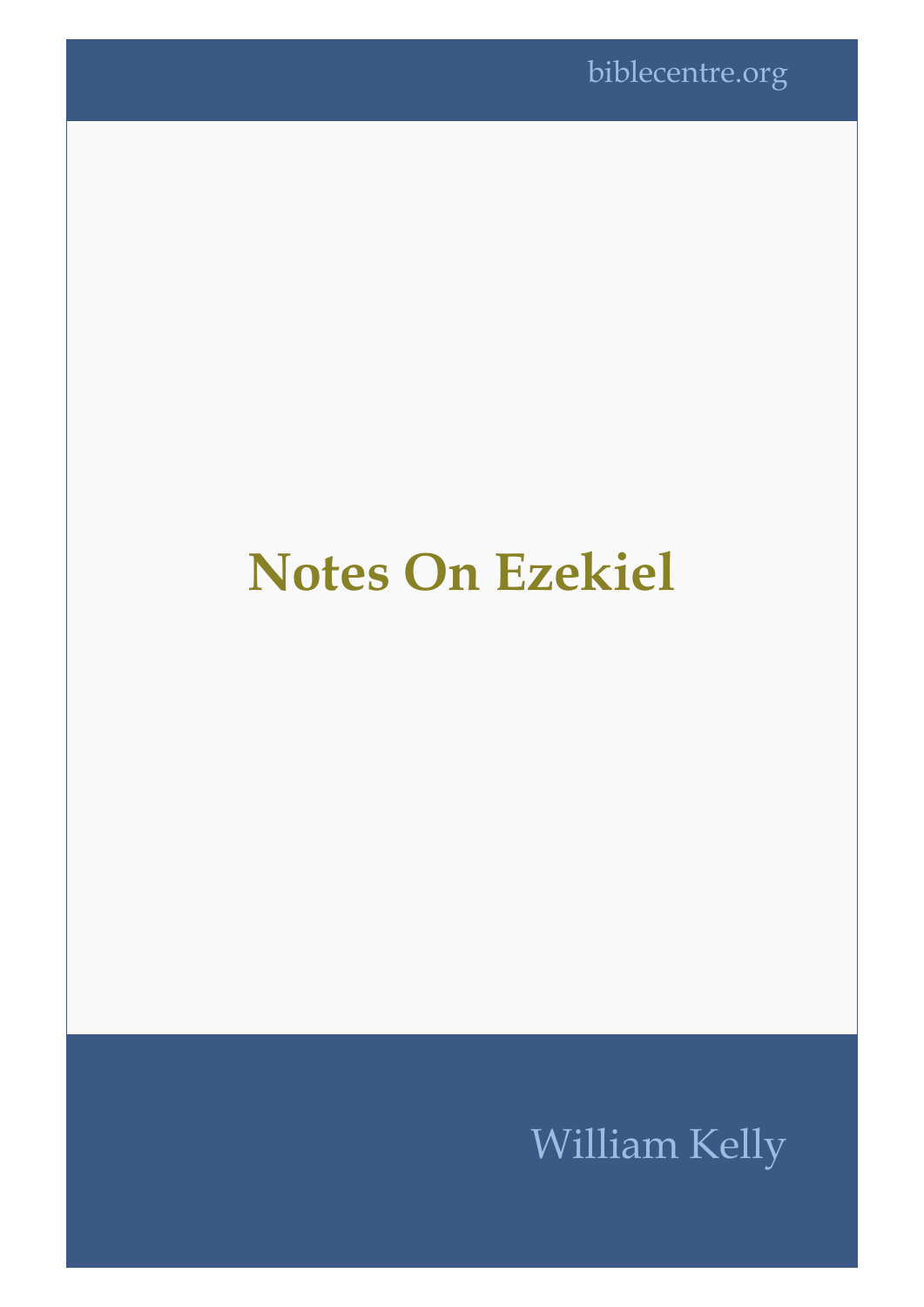### **Notes On Ezekiel**

#### **PREFACE**

*The work, now presented to the reader, cannot be said to be uncalled for; as the Book of Ezekiel is one of those least entered into and expounded as a whole in the Bible. There is little to reward the student in the Greek comments of Origen, Ephraem Syr., Greg. Naz., or Theodoret, less, if possible, in the Latin of Jerome or Gregory the Great. One need not speak of Mediaevals or Reformers, of Jesuits or Puritans, of modern Germans or their English admirers. All lacked the key. Which of them saw the heavenly glory of Christ and the church, as a distinct thing from the kingdom? Which of them did not deny the hopes of Israel? Hence, save pious moral reflections, there is nothing to speak of in these writings, some of them voluminous, like the architectural work of H. Pradus and J. B. Villalpandus, in three enormous folio volumes without a ray of heavenly light.*

*I am far from pretending, in this brief exposition, to do more than help the Christian to a general but true notion of the contents, aim, and character of the prophecy, as far as I at present understand it, though sensible of the defects of my little book more than most are likely to be.*

*BLACKHEATH, LONDON, January, 1876.*

#### [Introduction](#page-1-0)

[Ezekiel 1](#page-4-0) [Ezekiel 2](#page-6-0) [Ezekiel 3](#page-7-0) [Ezekiel 4](#page-7-1) [Ezekiel 5](#page-9-0) [Ezekiel 6](#page-10-0) [Ezekiel 7](#page-11-0) [Ezekiel 8](#page-12-0) [Ezekiel 9](#page-14-0) [Ezekiel 10](#page-14-1) [Ezekiel 11](#page-16-0) [Ezekiel 12](#page-18-0) [Ezekiel 13](#page-20-0) [Ezekiel 14](#page-22-0) [Ezekiel 15](#page-23-0) [Ezekiel 16](#page-25-0) [Ezekiel 17 Ezekiel](#page--1-0) [18](#page--1-0) [Ezekiel 19 Ezekiel 20](#page--1-0) [Ezekiel 21 Ezekiel 22](#page--1-0) [Ezekiel 23](#page--1-0) [Ezekiel 24 Ezekiel 25](#page--1-0) [Ezekiel 26](#page--1-0)  [Ezekiel 27 Ezekiel 28](#page--1-0) [Ezekiel 29](#page--1-0) [Ezekiel 30 Ezekiel 31](#page--1-0) [Ezekiel 32](#page--1-0) [Ezekiel 33 Ezekiel 34 Ezekiel](#page--1-0) [35](#page--1-0) [Ezekiel 36 Ezekiel 37](#page--1-0) [Ezekiel 38 Ezekiel 39](#page--1-0) [Ezekiel 40](#page--1-0) [Ezekiel 41 Ezekiel 42](#page--1-0) [Ezekiel 43](#page--1-0)  [Ezekiel 44 Ezekiel 45 Ezekiel 46](#page--1-0) [Ezekiel 47](#page--1-0) [Ezekiel 48](#page--1-0)

#### <span id="page-1-0"></span>**INTRODUCTION**

Of the prophet on whose book we enter we know few circumstances, none save the scanty personal particulars which he gives in the course of his prophecies, bound up with them and expressive of their character. We are told that he was a priest, son of Buzi; also of his wife and her sudden death, a sign to Israel; and of his residence at Tel-abib by the Chebar in the land of the Chaldeans. He speaks of Daniel his contemporary, in his own day famous for righteousness even as Noah and Job.\*

\*The traditions of the Jews that Ezekiel was servant of Jeremiah, or his son (identifying Buzi with J.) seem unworthy of credit. Even Josephus makes him too young when a captive, for in the fifth year he begins to prophesy.

But there are no writings in the Bible more characteristic, and none more used in furnishing imagery for the last book of the New Testament, the widest and deepest of all prophecies. Ezekiel and Jeremiah with Daniel are the prophets of the time of the captivity, not certainly without points of contact and the surest elements of sympathy, but as diverse in their tone and style and objects as they were in outward lot, and in the circumstances which God employed to give form to their predictions. It was the place of Jeremiah to be left with the poor in the land, and afterwards to be taken away with those who faithlessly fled to Egypt for a security they might have enjoyed in submission to their Babylonish master where they were; and so he wept and groaned with the beloved but unworthy remnant to the last. It was for Daniel to be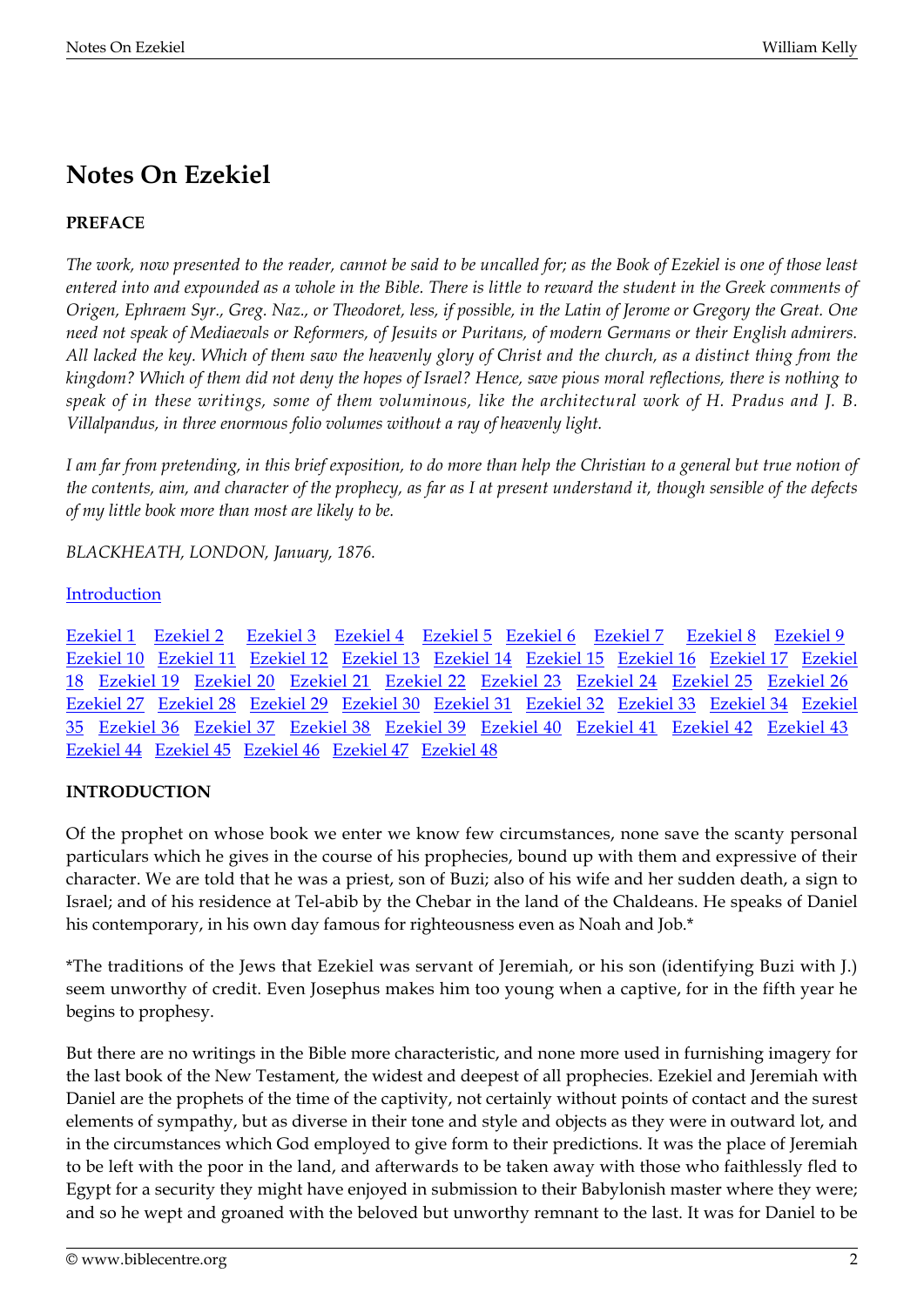carried captive in the third year of Jehoiakim when Nebuchadnezzar verified the solemn warning to Hezekiah; though in Babylon God did not leave Himself without witness, and showed where wisdom and His secret alone lay, even when He had raised up the Gentile empires and made His people Loammi. Ezekiel was one of those carried into captivity in the subsequent reign\* of Jehoiakin, son of Jehoiakim, when the king of Babylon swept away all the better sort from the land, and our prophet among the rest. There remained but one step lower, the calamitous reign of Zedekiah, that the anger of Jehovah might, cast them all out from His presence, because of manifold provocation and incurable rebellion. In view of this time, though also leaping over the times of the Gentiles of which Daniel treats, and dwelling richly on Israel's restoration at last, Ezekiel prophesied among the captives in Chaldea.

\* "The thirtieth year" (Ezek. 1: 1) has greatly perplexed the learned. But it seems plain that the startingpoint is the era of Nabopolassar, father of Nebuchadnezzar, who became king of Babylon, B.C. 625, about the date when Hilkiah found the book of the law in the temple so pregnant with blessing to Josiah and the righteous in Judah. This last is referred to in the Chaldee paraphrase of Jonathan ben Uzziel.

The holy energy, indignant zeal for God, and the moral authority of the prophet in reproving Israel, are strikingly apparent. Borne along, as in the majestic chariot of Jehovah's glory, which he describes with the resistless might of its wheels below and wings above, as the Spirit led, he nowhere flatters the people, but even in the captivity administers the sternest rebuke of the sins, not yet repented of, which had brought Israel so low. The roll spread before him and eaten by him was written within and without, lamentations and mourning and woe; and the prophet was to tell the rebellious people all Jehovah's words with his forehead made as an adamant, harder than flint. He, and he only save Daniel, it will be observed, has the title "Son of man," excepting, of course, the Master, but lowliest of servants, whose it was to appropriate every title of shame, suffering, and rejection, till the day come when they too shall be manifested with Him in glory.

Those who occupy themselves with the outer framework of the truth have not failed to notice the strong sense of clean and unclean, of Levitical sanctity, of temple imagery, of feasts and priests and sacrifices, so natural to one of the sacerdotal family. Of course these features are obvious and indisputable; but far from a rigid imitation of the Pentateuch we shall find that God asserts His title to modify, omit, or add in that day, when his fellow-prophet Jeremiah explicitly declares (Jer. 31: 31-34) that Jehovah will make a new covenant with the house of Israel and with the house of Judah, "not according to the covenant I made with their fathers, in the day that I took them by the hand to bring them out of the land of Egypt, which my covenant they brake, although I was a husband unto them, saith Jehovah! But this shall be the covenant that I make with the house of Israel: After those days, saith Jehovah, I will put my law in their inward parts, and write it in their hearts: and will be their God, and they shall be my people. And they shall teach no more every man his neighbour and every man his brother, saying, Know Jehovah; for they shall all know me, from the least of them to the greatest of them, saith Jehovah: for I will forgive their iniquity, and will remember their sins no more." No doubt this is true of the Christian meanwhile, for the blood of the new covenant is already shed and ours by faith; but it will be applied to Israel and Judah as such, through divine mercy, in that day, as the verses of Jeremiah which follow (35-40) most clearly show.

In vain, then, do Rabbins reason on the unchangeableness of the law given by Moses: their own prophets refute them. And so the famous D. Kimchi owns in his comment on our prophet, as Albo and Nachmanides acknowledge also against the absolute claim of immutability. Indeed Albo expressly refutes the use Maimonides makes of Deuteronomy 12: 22 to the contrary, showing that the real bearing of Moses' warning is to restrain the Israelites from arbitrarily or in self-will presuming to add to or take from the law. In no way did Moses mean to deny the authority of a prophet to do so, especially in view of the vast change to be introduced by the presence of a reigning Messiah and the new covenant. Ezekiel predicts some strikingly characteristic changes when Israel are restored and the theocracy is once more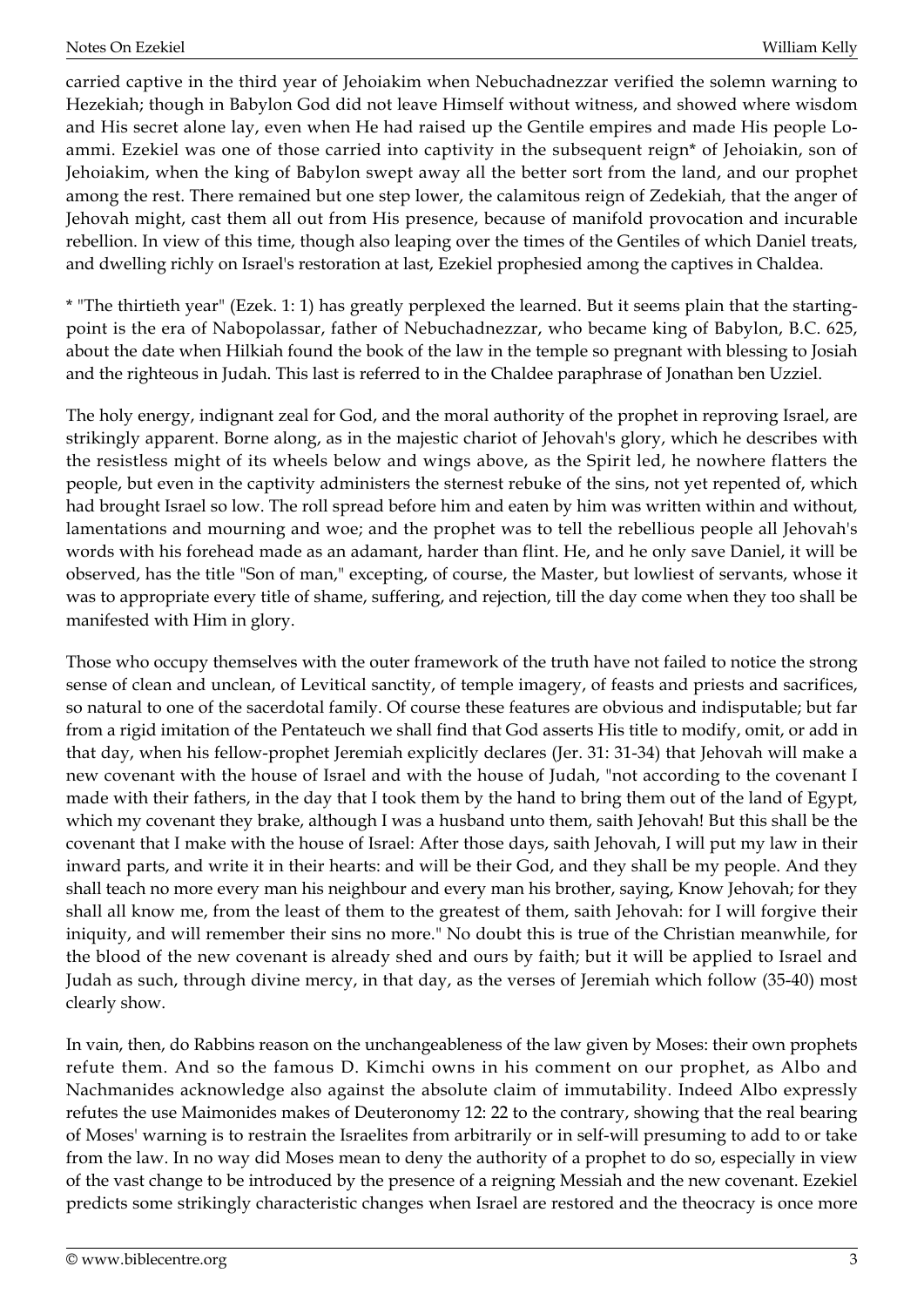\* See especially Sepher Ikkarim, p. iii. c. 16.

Some have complained of our prophet's obscurity. But there is really no just ground, though the complaint be as old at least as Jerome, who designates the book "a labyrinth of the mysteries of God." The supposed darkness is owing to two things in particular. First, how could such a subject as depicting the divine government be simple? This, if done at all, must embrace immense height, depth, and breadth; and if symbol be used, it must require a compass entirely unexampled for the ordinary demands of the creature. Secondly, the mass of men in Christendom since Origen have adopted the vicious system of "spiritual alchemy," as Hooker terms it, which seeks to change the Jewish hopes into the predictions of proper Christian blessings. No wonder such men find a cloudy mistiness overhanging his pictures. Apply his visions aright, and they will in general be found remarkably explicit and full of force. It is absurd to suppose that details so minute and so circumstantial are mere literary drapery.

The structure of the book is evident. The first half consists of prophecies in strict chronological order before the final destruction of Jerusalem, when Zedekiah brought on himself the just punishment of his rebellion and perjury. (Ezek. 1-34) Ezekiel shows, under magnificent symbols, followed up by the plainest charges of sin, the hopelessness of every effort to shake off the Babylonish yoke, which Zedekiah was essaying through Egypt. But no; it was Jehovah who was judging Jerusalem, He who dwelt between the cherubim, though He might employ Nebuchadnezzar. Morally it could not be otherwise. The doom of the city, temple, king, and people are all shown in this first half. The second opens with a kind of parenthetic transition, in which he denounces seven objects of judgments among the nations surrounding or near the land, neglecting the time when these burdens were delivered, and grouping them in moral unity (Ezek. 25-32); after which the prophet recurs distinctly to Israel, opens the individual ground on which God henceforth would deal with them (Ezek. 32), denounces first the guilty shepherds or princes (Ezek. 34), and then the hatred of Mount Seir (Ezek. 35), next pledges first the moral (Ezek. 36) and then the corporate (Ezek. 37) restoration of all Israel, the overthrow of Gog and all his hosts (Ezek. 38, 39), and finally the return of the glory of God, with the re-established sanctuary, ritual, and priesthood in the land, now indeed holy, as well as the re-arrangement of the twelve-tribed nationality under the prince; for the name of the city from that day shall be Jehovah-shammah. (Ezek. 40-48) Whether in judgment or in peaceful blessing, it is the day of Jehovah for the earth, not at all the foreshown blessedness of Christianity, as the allegorists teach. Such doctrine, whether patristic or puritan, is misleading and a delusion. These extremes meet in the common error which robs Christ and the church of that answer to His heavenly glory which it is the Holy Spirit's function now to make good here below, and which shall be enjoyed yet more, yea, perfectly, when the Lord shall have come, changing our bodies into His likeness, and causing us to appear with Him in the heavenly glory of that day.

It is mere ignorance and malicious unbelief to call this Judaising. For it is no question of the sort when we speak of the future prospects of Israel according to the prophets. Judaising really means the mingling of Jewish elements with the gospel, and imposing them on Christians now. But the very point of the truth insisted on is, that Christians, caught up and glorified with Christ, will then have disappeared from the earth. Consequently it is the age to come, and another calling, when Israel shall be grafted into their own olive-tree. Hence, to look for the literal accomplishment of their visions is simply faith in the prophets, not Judaising, but rather a main safeguard against it; for we are thus kept the more from mingling their hopes with ours because we expect them to be fulfilled to Israel. The return from Babylon in no way met the closing prophecies; but this proves not the imperfection of Ezekiel's foreshadowing, but that his glorious anticipations are still to be fulfilled. The "*all* Israel" yet remains to be fulfilled when the Redeemer comes to Zion. Ezekiel 20: 33 is perfectly consistent with this; for Jeremiah and all the prophets teach the cutting off of apostates and rebels. Henderson therefore was not justified in saying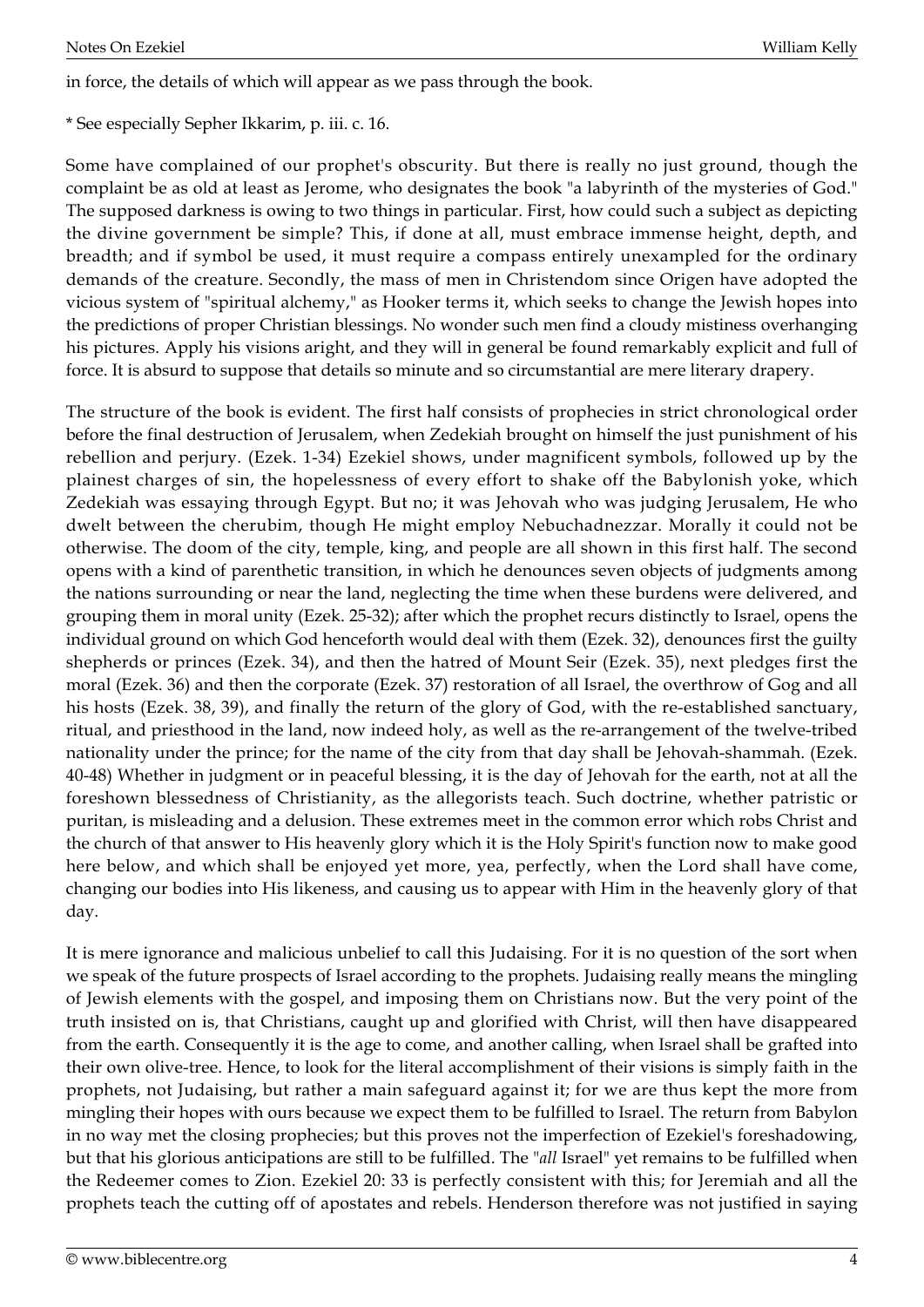that the discrepancies between the ancient temple and that described by Ezekiel are non-essential. They prove on the contrary that we must either give up the inspiration of the prophet, or maintain that he predicts a return yet future with a new temple, and modified ritual, a fresh distribution of the land among the twelve tribes restored and blessed after their last enemies have been destroyed by divine judgments. No one supposes that he ceased to be a man when he became a prophet; but we are bound to believe that he was inspired so that his writings should give us God's word, and therefore no mixture of error.

#### <span id="page-4-0"></span>**Ezekiel 1**

The circumstances in which Ezekiel was called to prophesy were new and strange. It was not in Judah, nor in Israel, but among the captives by the river Chebar. Hence Jehovah was pleased to accompany His word to him with peculiarly vivid marks. To him only in the Old Testament is it said that the heavens were opened, and he saw visions of God. (Ver. 1) But the opening of the heavens was in judgment of Israel's iniquity, not yet to express the Father's delight in the Son of God on earth, still less for the Christian to behold the Son of man in heaven.

Nor is the fifth year of king Jehoiachin's captivity without special reason. There had been ample space for those loft behind in the land to repent of their vain hopes, as well as of their rebelliousness and their idolatry. They had had the warning of their brethren removed from the land: had they laid it to heart? Zedekiah "did that which was evil in the sight of Jehovah his God, and humbled not himself before Jeremiah the prophet speaking from the mouth of Jehovah. And he also rebelled against king Nebuchadnezzar, who had made him swear by God; but he stiffened his neck, and hardened his heart from turning unto the Jehovah God of Israel. Moreover all the chief of the priests, and the people, transgressed very much, after all the abominations of the heathen; and polluted the house of Jehovah which he had hallowed in Jerusalem. And the Jehovah God of their fathers sent to them by his messengers, rising up betimes, and sending; because he had compassion on his people, and on his dwelling-place; but they mocked the messengers of God, and despised his words, and misused his prophets, until the wrath of Jehovah arose against his people, till there was no remedy."

It was in view of a final and yet more completely desolating stroke that Ezekiel was raised up to bear testimony. "On the fifth of the month, which was the fifth year of king Jehoiachin's captivity, the word of Jehovah came expressly unto Ezekiel the priest the son of Buzi, in the land of the Chaldeans by the river Chebar; and the hand of Jehovah was there upon him. And I looked, and, behold, a whirlwind came out of the north, a great cloud, and a fire infolding itself, and a brightness was about it, and out of the midst thereof as the colour of amber, out of the midst of the fire. Also out of the midst thereof came the likeness of four living creatures. And this was their appearance they had the likeness of a man." (Vers. 2- 5. )

Had this been all, it had been much to rebuke the Jewish pride which counted God so bound to their race and land, that they never weighed His threat of the change in progress for Israel till it came. Alas! they realise it not till this day, but, refusing to hear of His judgment of their sins, they would fain cheat themselves into the delusion that their dispersion is a mission to teach the Gentiles that God is the God of Israel, rather than that He has for thousands of years refused to be called their God because of their idolatry, crowned by the rejection of the Messiah and of the gospel. A fresh storm-cloud of divine indignation was about to burst on Judea out of the north, that is, from Babylon.

But there is much more. "Also out of the midst thereof came the likeness of four living creatures. And this was their appearance; they had the likeness of a man." (Ver. 5) If there could be any doubt left on the mind of him who reads this account, Ezekiel 10 distinctly shows that the living creatures are the cherubim. They are here, not two like the figures made out of the ends of the pure and beaten gold which formed the mercy-seat where God sat as on a throne, but four in relation, I presume, to the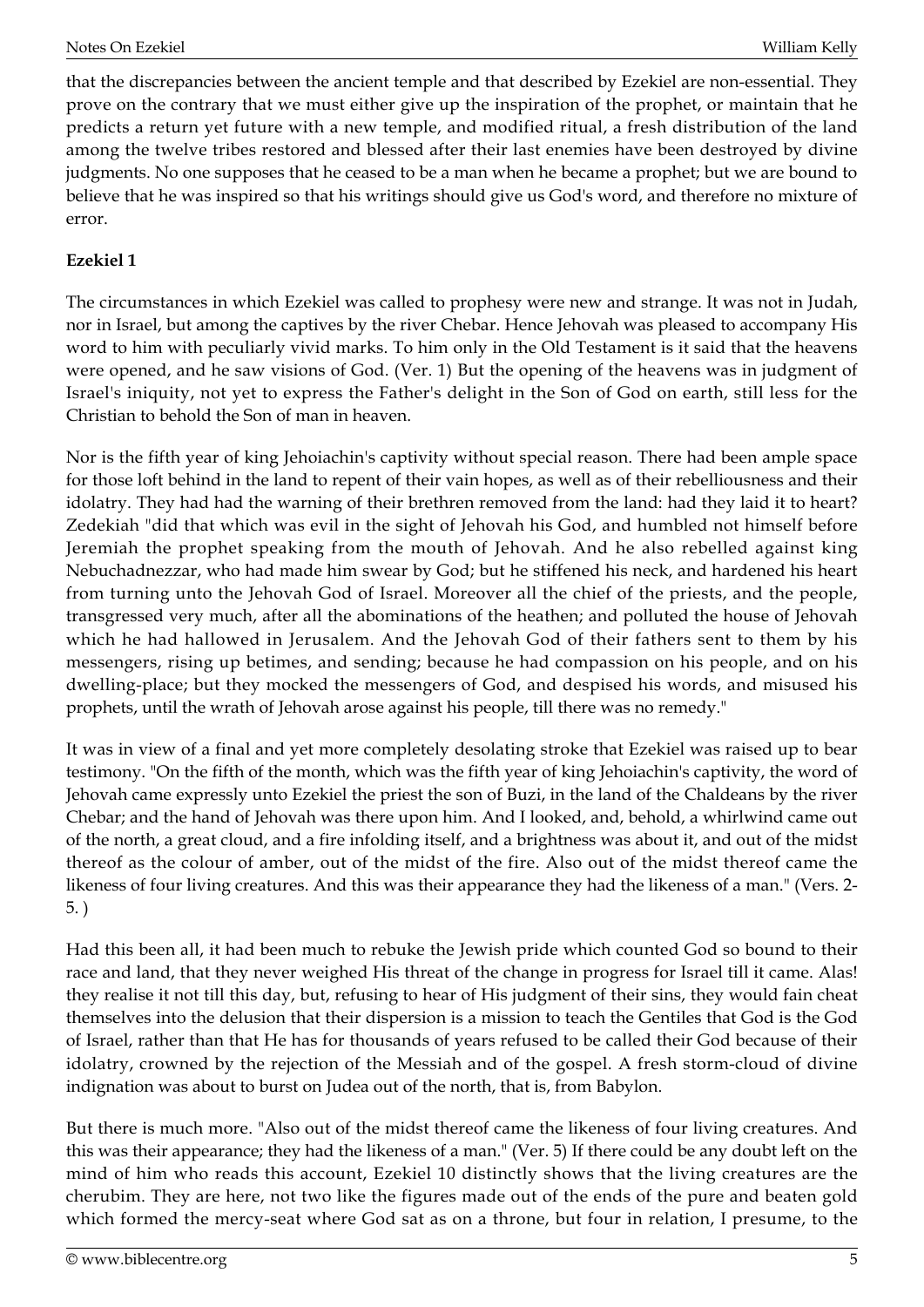creature. The God of Israel, who dwelt between the cherubim on the ark, was in the midst of His people, and approached by blood according to divine righteousness, which was guarded by the witness of His judicial authority. Ezekiel was given to behold His judgments in providence from without. He would judge His guilty people by Babylon as His instrument. Here therefore it is fire (ver. 5) which characterises the display of His destructive judgment as the God of heaven.

It would be almost an endless genealogy, and certainly to little edification, if one set out in detail the strange misconception of these symbols which have prevailed among men, both Jews and Christians. In the former this is not surprising; for the unbelief which wrought the evils which the prophet denounced still works the same stiff-necked opposition to the truth. "This generation" is not passed away, nor will it till all that is predicted be fulfilled. But Christians are far less excusable. Having the true light, they ought to see; but they only see aright, as the eye is single. If Christ's glory had been before them, not the church's (that is, their own), they would have made room for His relation to others as well as to themselves. They need not deny the old, because they believe the new. Had the national judgment of Israel been seen at the beginning of the prophecy, and their restoration at the end, the ancient fathers and the modern divines could not have dreamt of interpreting the four cherubim as the evangelists, or as a description of Christ's redemption work, or of God's glory in the church, or as the four seasons of the year, or the four quarters of the globe, or the four cardinal virtues, or the four passions of the soul, or the four faculties of the mind, or whatever other conjectures men have indulged in. A more plausible but very imperfect view is that of Calvin, who takes them as angels, and four in relation to the various questions of the world, each with four heads, angelic virtue being thus proved to reside in all, and God shown to work not only in man and other animals, but throughout inanimate things. He takes it therefore as a vision of God's empire administered by angels everywhere, all creatures being so impelled as if joined with the angels, and as if the angels comprehended within themselves all elements in all parts of the world.

As to the four cherubs, then, they were composite figures. "And every one had four faces, and every one had four wings. And their feet were straight feet; and the sole of their feet was like the sole of a calf's foot: and they sparkled like the colour of burnished brass. And they had the hands of a man under their wings on their four sides; and they four had their faces and their wings. Their wings were joined one to another; they turned not when they went; they went everyone straightforward." (Vers. 6-9) The likeness of a man was theirs, though each had four faces and four wings (ver. 6); but the feet were straight, the sole like that of a calf's foot, and the face of an ox answering to that of a cherub. (Ver. 7; compare also Ezek. 10: 14) Activity, or aptness in doing, seems represented by the hands of a man; swiftness of execution from above in the wings, without a moment's deviation from the object in hand, and with four sides, so as to move in all directions. The intimation of verse 10 I take to be that in front the face of a man was seen, and that of an eagle behind, with a lion's face to the right and an ox's or steer's to the left.\* These compose the symbolical supports of the throne, being the heads of the creatures preserved in the ark from the flood; man setting forth intelligence, the lion strength, the ox patience or stability, and the eagle rapidity of execution, the attributes of God or the qualities of His judgments. "As for the likeness of their faces, they four had the face of a man, and the face of a lion, on the right side; they four had the face of an ox on the left side; they four also had the face of an eagle. Thus were their faces: and their wings were stretched upward; two wings of every one were joined one to another, and two covered their bodies. And they went everyone straight forward: whither the spirit was to go, they went; and they turned not when they went. As for the likeness of the living creatures, their appearance was like burning coals of fire, and like the appearance of lamps: it went up and down among the living creatures; and the fire was bright, and out of the fire went forth lightning. And the living creatures ran and returned as the appearance of a flash of lightning." (Vers. 10-14) They went forward and returned like a flash of lightning.

\* Some consider it to mean that the four faces had the same aspect, the man and lion on the right, and the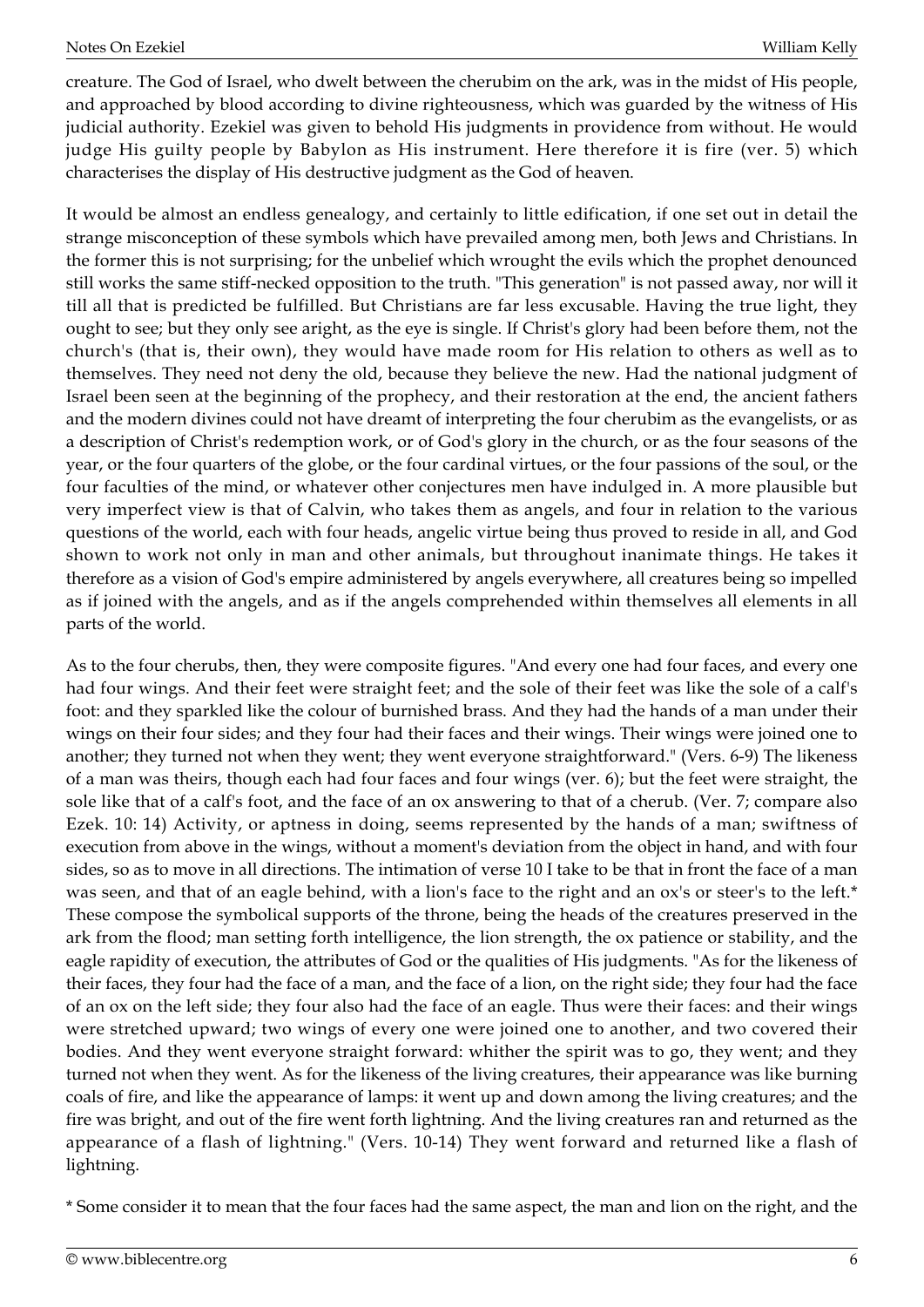ox and eagle on the left.

Nor do we hear only of wings, but of wheels also. "Now as I beheld the living creatures, behold one wheel upon the earth by the living creatures, with his four faces. The appearance of the wheels and their work was like unto the colour of a beryl: and they four had one likeness: and their appearance and their work was as it were a wheel in the middle of a wheel. When they went, they went upon their four sides: and they turned not when they went. As for their rings, they were so high that they were dreadful; and their rings were full of eyes round about them four. And when the living creatures went, the wheels went by them: and when the living creatures were lifted up from the earth, the wheels were lifted up. Whithersoever the spirit was to go, they went, thither was their spirit to go; and the wheels were lifted up over against them: for the spirit of the living creature was in the wheels. When those went, these went; and when those stood, these stood; and when those were lifted up from the earth, the wheels were lifted up over against them: for the spirit of the living creature was in the wheels." (Vers. 15-21) It is the exact reverse of circumstances left to blind chance. Contrariwise, whatever the revolutions or changes among men, all is wittingly guided where it might be least expected. The instruments of the providential government, below the firmament or expanse were completely in accord with what was above, and over this was the likeness of a throne; and above all the likeness of a man exercising executory judgment, though with the unfailing pledge of mercy to an evil world.

Thus the throne of God was no longer in Israel, but the God of heaven was pleased and about to use the Gentiles to do His will in punishing guilty Jerusalem. It is His throne from heaven, not yet His throne in heaven, as in Revelation 4, where we have no wheels, but six wings to each. The living creatures there are accordingly not cherubim only, but seraphim, crying, Holy, holy, holy, and the whole creation is taken up under His dispensational titles, save what is distinctively millennial. Hence they are not the mere basis of God's throne in judging the Jew, providentially through the Gentile, but associated and identified with the throne of Him who judges all according to His nature. The world comes under His dealings, though above all apostate Jews and Gentiles, all "that dwell on the earth." The living creatures are in the circle of the throne and in its midst, no longer under it as in Ezekiel.

Hence we may easily understand that by the cherubim is set forth God's judicial executive, to whomsoever entrusted and in whatever circumstances displayed. There is a difference between that which was seen after man's fall, and when God called for the mercy-seat. So the sight vouchsafed to Ezekiel on earth was not the same as John beheld when in the Spirit he passed through the door opened in heaven. But in all there is the common principle, while each is modified exactly by divine wisdom according to the case and aim before Him, which we can learn only by the Spirit from His word, which has for its object His various glory in Christ.

The Supreme who directed all was revealed in the appearance of a man, and so in relation to men. His attributes here made known are governmental, and applied by instruments on earth according to a providence which overlooks nothing. There is no finer refutation of heathen darkness or of Jewish narrowness than this symbolical representation of the divine ways with Israel as seen in Chaldea. Yet is it all positive truth, with the simple effect of manifesting the glory of God as He was then pleased to deal, and as He will when He undertakes the renewed blessing of repentant Israel to the joy of all the earth. How vain in that day will Israel feel to have been their unbelief throughout the day of grace when they rejected Jehovah-Messiah because He became man in accomplishment of Isaiah 7, and in accordance with His appearance here, who, unseen of the world, but announced to deaf and blind Israel, lets the believer know that He guided the springs of every movement here below to His glory, at the time when He ceased to own what He once designated "the throne of Jehovah" in Zion. Far from governing in and by Israel, His judgment is seen to be directed against them by the Gentile as His servant, however unconsciously.

#### <span id="page-6-0"></span>**Ezekiel 2**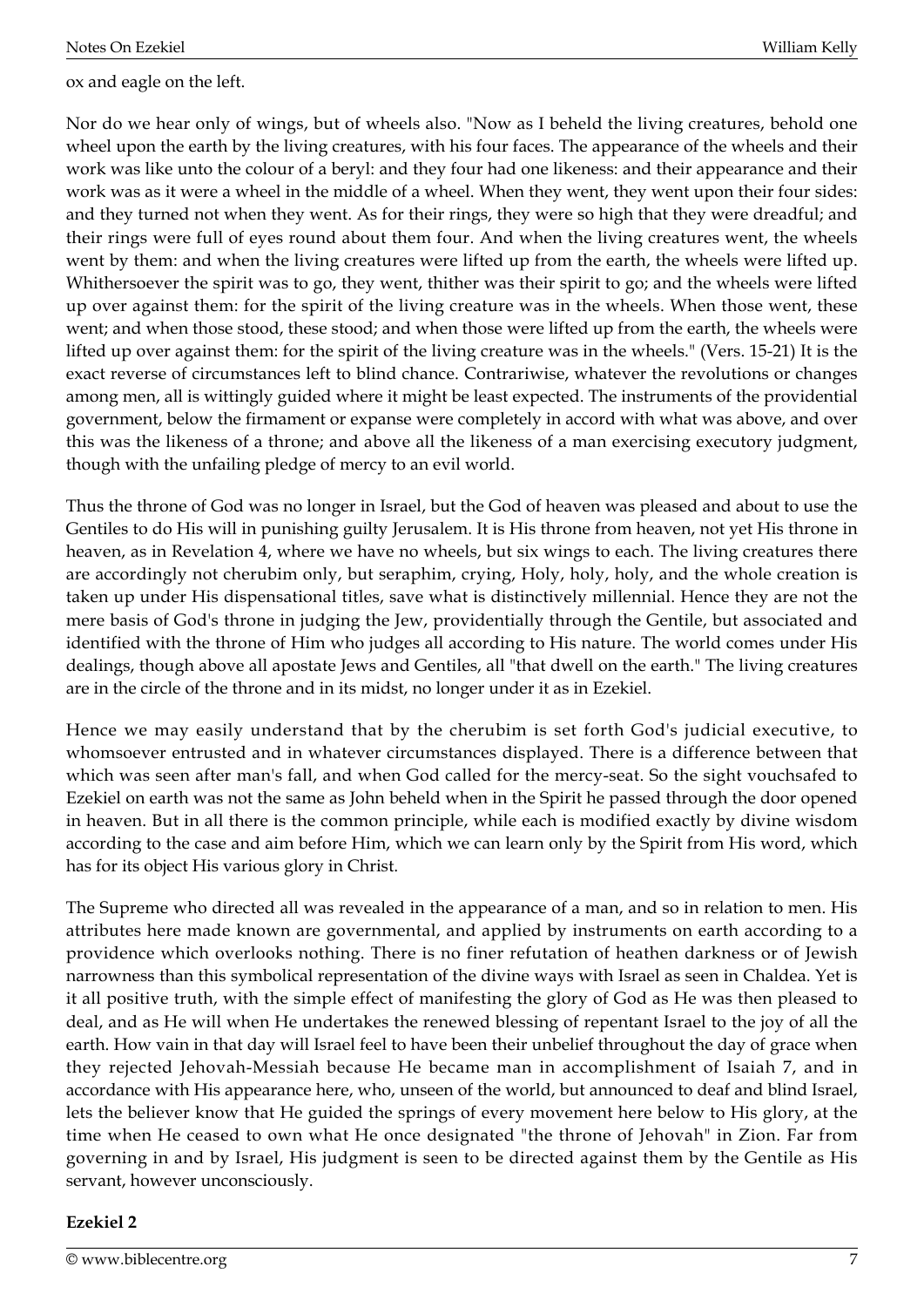The new attitude is remarkably exemplified in another way by the title God gives to the prophet fallen on his face, in chapter 2, and thenceforward. For when the voice spoke from the likeness of the glory of Jehovah, the words were, Son of man, stand upon thy feet, and I will speak unto thee. So was Daniel styled once (Dan. 8: 17), and Ezekiel more than a hundred times. It is the title Jesus appropriated as the rejected Messiah who should suffer, be exalted, and return in glory as the Son of man. His servants have the same title, as identified with the glory of God, who now declares Himself outside Israel and even judging them by the Gentiles.

Strengthened by the Spirit, the prophet receives his mission to the children of Israel, though, yea, because, they had rejected God - "to rebellious Gentiles, Goyim [for such they really were in truth, no better than heathen morally and much worse in guilt], that have rebelled against me; they and their fathers have transgressed against me unto this very day. And the children are hard of face and stiff of heart. I send thee to them, and thou shalt say to them, Thus saith the Lord Jehovah. And they, whether they will hear, or whether they will forbear (for they are a rebellious house), shall yet know that a prophet hath been among them." (Vers. 3-5)

Therefore the prophet was commanded (vers. 6, 7) not to fear them, or their words, or their looks, however rebellious they might be, but the rather to speak Jehovah's words to them, whether they might hear or forbear, for they were rebellious (or most rebellious).

Further, Ezekiel is cautioned himself not to be rebellious like them, but to open his mouth and eat what God gives him. (Ver. 8) Thereon a hand was extended, and in it a roll of a book, which he spread before the prophet, written on the face and on the back, fully and flowing over; and there was written in it lamentations, mourning, and woe. (Vers. 9, 10) Such was the character of his earlier testimony. We shall see how grace triumphs to God's glory in the end.

#### <span id="page-7-0"></span>**Ezekiel 3**

In chapter 3 this is followed up. The eaten roll proves sweet as honey. The prophet was sent to Israel, with the certainty that they would not hear, impudent and hard-hearted as they were, but confronted by the prophet with a forehead of adamant. (Vers. 1-9) Receiving God's word in his heart, he was to go with a Thus saith Jehovah. (Vers. 10, 11) Then the Spirit took him up with the noise of the glory accompanying, and after seven days among the captives at Tel-abib, the word came that Jehovah made him a watchman to Israel, with the most solemn charge and responsibility to be faithful at his peril. It was no longer a question of the nation, but of individual fidelity. (Vers. l 2-21) The chapter closes with a final command, when he sees the glory again on the plain as before by the Chebar. He was to be a prisoner in his house, with his tongue cleaving to the roof of his mouth, for they were rebellious. But God would also open his mouth with a solemn call to hear; but they were rebellious.

#### <span id="page-7-1"></span>**Ezekiel 4**

Following up the call in the close of the last chapter (vers. 22-27), the Lord directs the prophet to set forth the siege of Jerusalem by the Chaldeans: "Thou also, son of man, take thee a tile, and lay it before thee, and portray upon it the city, even Jerusalem: and lay siege against it, and build a fort against it, and cast a mount against it; set the camp also against it, and set battering rams against it round about. Moreover take thou unto thee an iron pan, and set it for a wall of iron between thee and the city: and set thy face against it, and it shall be besieged, and thou shalt lay siege against it. This shall be a sign to the house of Israel. (Ver. 1-3) A still more remarkable command is next given. "Lie thou also upon thy left side, and lay the iniquity of the house of Israel upon it: according to the number of the days that thou shalt lie upon it thou shalt bear their iniquity. For I have laid upon thee the years of their iniquity, according to the number of the days, three hundred and ninety days: so shalt thou bear the iniquity of the house of Israel. And when thou hast accomplished them, lie again on thy right side, and thou shalt bear the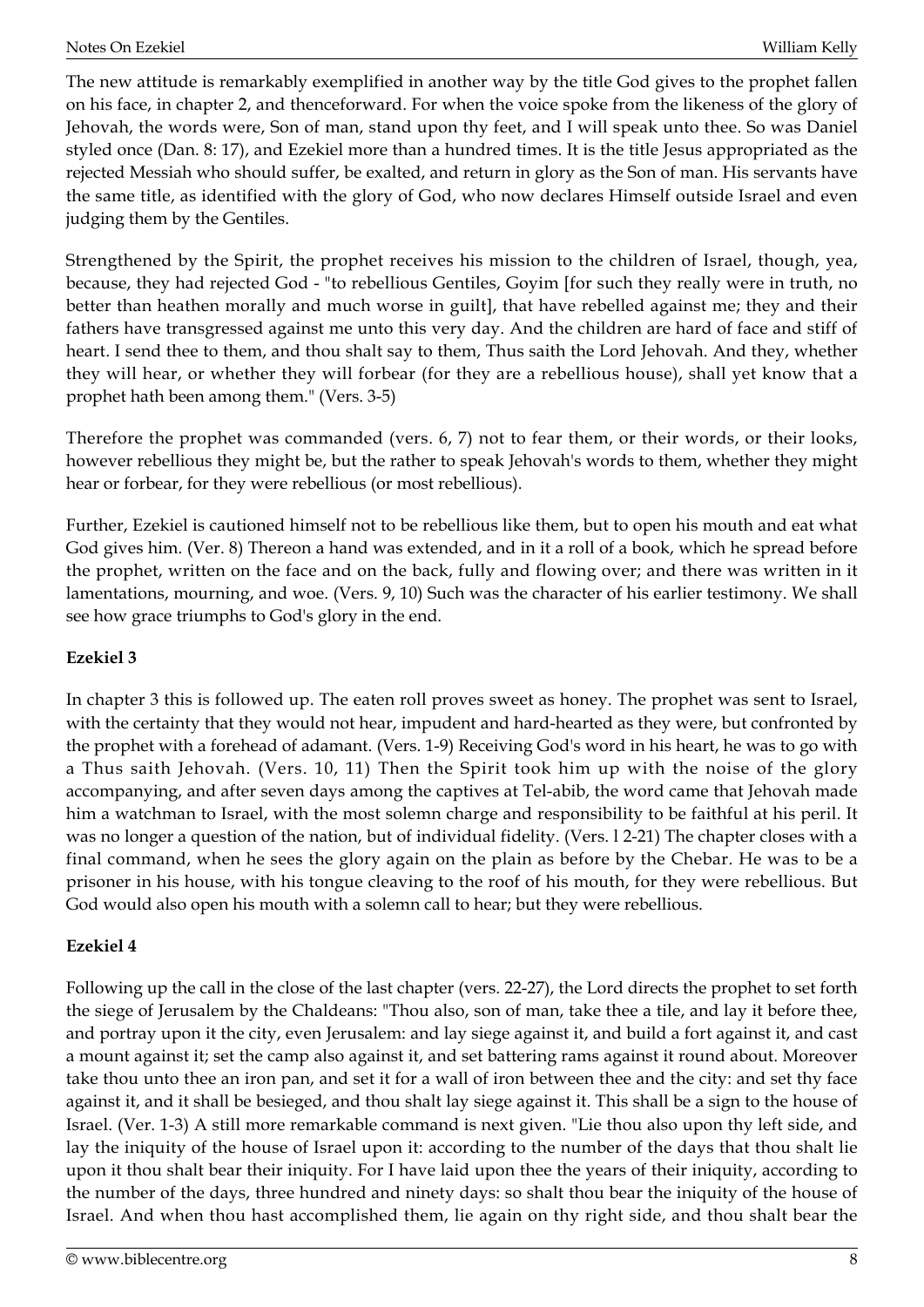iniquity of the house of Judah forty days: I have appointed thee each day for a year. Therefore thou shalt set thy face toward the siege of Jerusalem, and thine arm shall be uncovered, and thou shalt prophesy against it. And, behold, I will lay bands upon thee, and thou shalt not turn thee from one side to another, till thou hast ended the days of thy siege." (Vers. 4-8)

It is well known that this has given rise to much debate and difference of judgment. First, the reading of most MSS. of the Septuagint misled the early fathers, who read the more common Greek version, as we see, for instance, in Theodoret; and the same error appears in the Vulgate, though Jerome well knew that there is no doubt as to the Hebrew, followed by Aquila, Symmachus, and Theodotion. Next the reckoning even of Jerome is from the ruin of the revolted house of Israel in the reign of Pekah, when the king of Assyria carried off the ten tribes to the east. But I do not doubt that their view is sounder who count the three hundred and ninety years of Israel from Jeroboam, to whom Ahijah announced from Jehovah the gift of the ten tribes rent out of the hand of Solomon, and that the forty years of Judah point to the reign of Solomon himself, which really determined the ruin even of that most favoured portion of the people, little as man might see under the wealth and wisdom of the king the results of the idolatry then practised. "They have forsaken me," was the message of the prophet in that day, "and have worshipped Ashtoreth the goddess of the Zidonians, Chemosh the god of the Moabites, and Milcom the god of the children of Ammon; and have not walked in my ways to do that which is right in mine eyes, and to keep my statutes and my judgments, as did David his father." Thus the seed of David were to be for this afflicted, as they have been, but not for ever. But if a brighter day await them, a long night of darkness first, and the coldest hour before the dawn; for they have added to their idolatry the still graver wickedness of rejecting their Messiah and of opposing the gospel that goes out to the Gentiles, so that wrath is come upon them to the uttermost. It seems no real obstacle to this that the house of Israel as a distinctive title of the ten tribes were carried off long before the termination of the period; because it is after the habitual manner of Ezekiel, however he may distinguish here as elsewhere, to embrace the whole nation under that name. Judah did not use for God's glory the long and peaceful and prosperous reign of him who in the midst of unexampled benefits turned away his heart after other gods; and the sentence of Lo-ammi was only executed when that portion of the elect nation which crave to the house of David, and even the last king who reigned of that house, by their treachery to Jehovah justified the backsliding tribes who had long before been swept away from the land.

How solemn is the testimony God renders to man viewed in his responsibility to walk according to the light given! It is not only that he departs farther and farther from God, but that he breaks down from the first; while every fresh means of recall but serves to prove his thorough alienation in heart and will. Thus no flesh can glory in His presence. May we glory in the Lord! Not the first man, but the second has glorified God. Justly therefore has God glorified the Son of man in Himself, and this straightway after the cross.

Here it is another question. The prophet must set forth in his own person the degradation as well as the judgment impending because of the iniquity of the people. Hence another sign follows. "Take thou also unto thee wheat, and barley, and beans, and lentils, and millet, and filches, and put them in one vessel, and make thee bread thereof, according to the number of the days that thou shalt lie upon thy side, three hundred and ninety days shalt thou eat thereof. And thy meat which thou shalt eat shall be by weight, twenty shekels a day: from time to time shalt thou eat it. Thou shalt drink water also by measure, the sixth part of an hin: from time to time shalt thou drink. And thou shalt eat it as barley cakes, and thou shalt bake it with dung which cometh out of man, in their sight. And Jehovah said, Even thus shall the children of Israel eat their defiled bread among the Gentiles, whither I will drive them. Then said I, Ah, Lord Jehovah! behold, my soul hath not been polluted: for from my youth up even till now have I not eaten of that which dieth of itself, or is torn in pieces; neither came abominable flesh into my mouth. Then he said unto me, Lo, I have given thee cow's dung for man's dung, and thou shalt prepare thy bread therewith. Moreover he said unto me, Son of man, behold, I will break the staff of bread in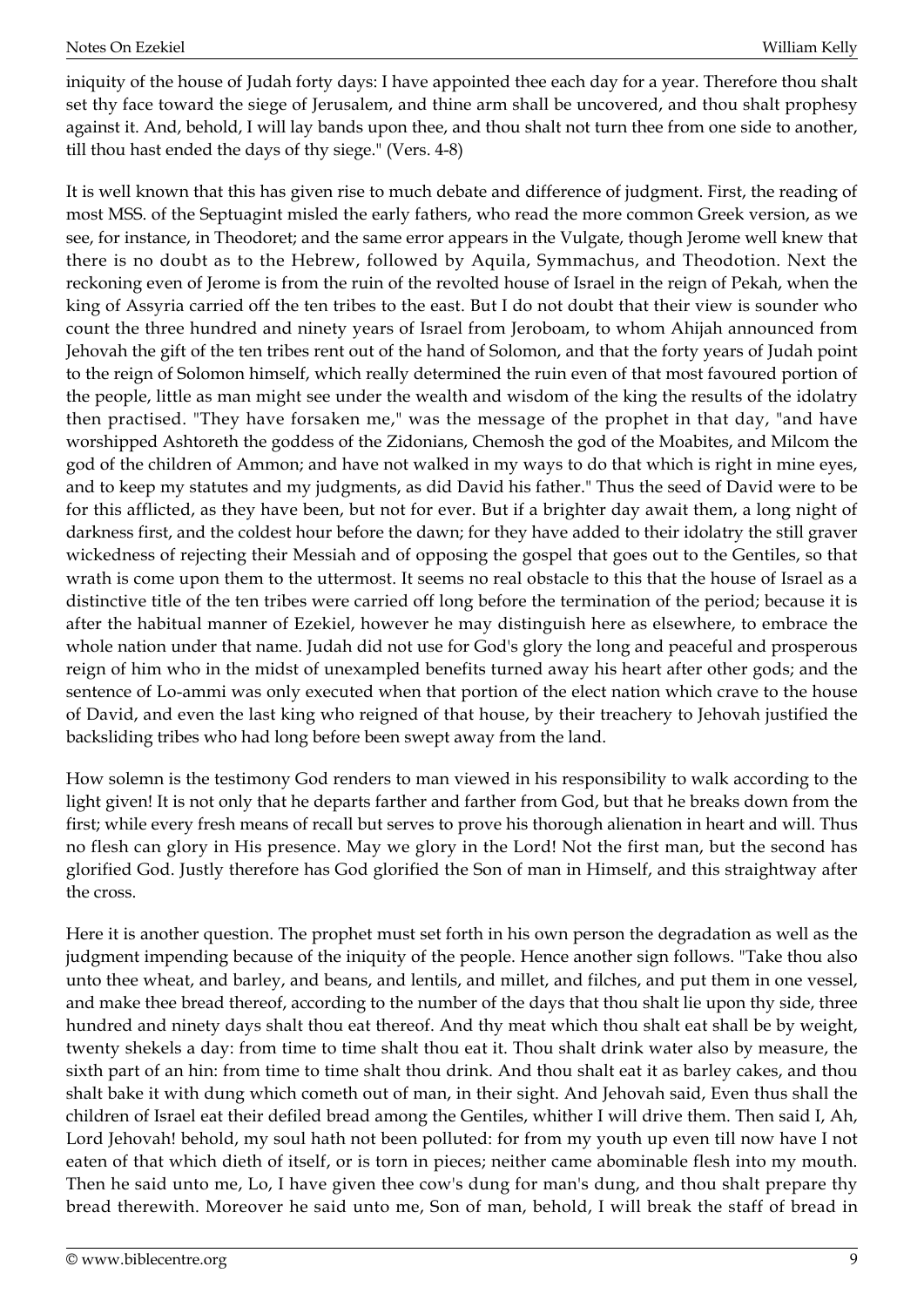Jerusalem: and they shall eat bread by weight, and with care; and they shall drink water by measure, and with astonishment; that they may want bread and water, and be astonied one with another, and consume away for their iniquity." (Vers. 9-17) In his measure Ezekiel is to taste the condition of Israel under the righteous dealings of God, not because he was personally out of divine favour, but on the contrary because he was near enough to God to enter into the reality of their wretchedness, though only the Son of man could in grace go down into its depths and take it up perfectly and suffer to the full, yea, far beyond all that ever was, or can be, their portion. Jesus in His zeal for God and love for His people alone could bear the burden, whether in government or in atonement; but for both the glory of His person fitted Him without abating one jot of what was due to God, and with the deepest results of blessing, as for us now, so for the godly Jew in the latter day. Never did He shield Himself, as Ezekiel does here, from an adequate taste of the ruin-state of Israel; never did He deprecate save, if possible, that cup of unutterable woe which it was His alone to drink, but drink it He did to the dregs, that grace might reign through righteousness unto eternal life by Jesus Christ our Lord.

#### <span id="page-9-0"></span>**Ezekiel 5**

Chapter 5 adds fresh particulars of unsparing and destructive judgment; for the preceding chapter had not gone beyond the Chaldean siege of Jerusalem with its attendant though most distressing miseries.

"And thou, son of man, take thee a sharp knife, a barber's razor be taken to thee, and cause it to pass upon thy head and upon thy beard, and take to thee weighing balances, and divide the hair. Thou shalt burn with fire a third part in the midst of the city, when the days of the siege are fulfilled: and thou shalt take a third part, and smite about it with a knife: and a third part thou shalt scatter in the wind; and I will draw out a sword after them. Thou shalt also take thereof a few in number, and bind them in thy skirts. Then take of them again, and cast them into the midst of the fire, and burn them in the fire; for thereof shall a fire come forth into all the house of Israel." (Vers. 1-4) The application is certain and immediate, being furnished in the following words of the prophet: "Thus saith the Lord Jehovah; This is Jerusalem: I have set it in the midst of the nations and countries that are round about her. And she hath changed my judgments into wickedness more than the nations, and my statutes more than the countries that are round about her: for they have refused my judgments and my statutes, they have not walked in them." (Vers. 5, 6)

The form in which the God of Israel communicated the dismal lot and unsparing destruction about to fall on the Jews is the more impressive, because both in the manner in which the prophet was ordered to bake his bread and to shave off his hair, there was a departure from ceremonial in a way which could not be justified otherwise than by the authority of God Himself or the moral exigencies of His people. Here no doubt it could be, though assuredly Ezekiel as a priest would feel all deeply. The converse of this one has in the vision of Simon Peter, where we see the deeply-rooted prejudices of the Jew, though in a trance, but overruled of God, who would save from among the Gentiles and bring about communion with such of Israel as believed. In our prophecy it is not grace going out to meet and welcome and bless the heathen by proclaiming to them the only Saviour, but judgment falling on Jerusalem, and this persistently and without relenting - a strange tale for Israel to hear and believe. For reverses hitherto had been but temporary chastenings, and pity's stream kept ever flowing down its accustomed bed, and the mass of Israelites fondly hoped that so it must be, and that God at least was bound to them, though well they knew how often and habitually the people dishonoured Him. Let them see and hear from the abased prophet what was very soon to be fearfully realised according to his message from Jehovah. It was the high and central position of Israel, of Jerusalem above all, among the peoples and lands round about which made their rebellion and idolatry so grievous, so impossible to be overlooked or spared more.

"Therefore thus saith the Lord Jehovah, because ye multiplied more than the nations that are round about you, and you have not walked in my statutes, neither have kept my judgments, neither have done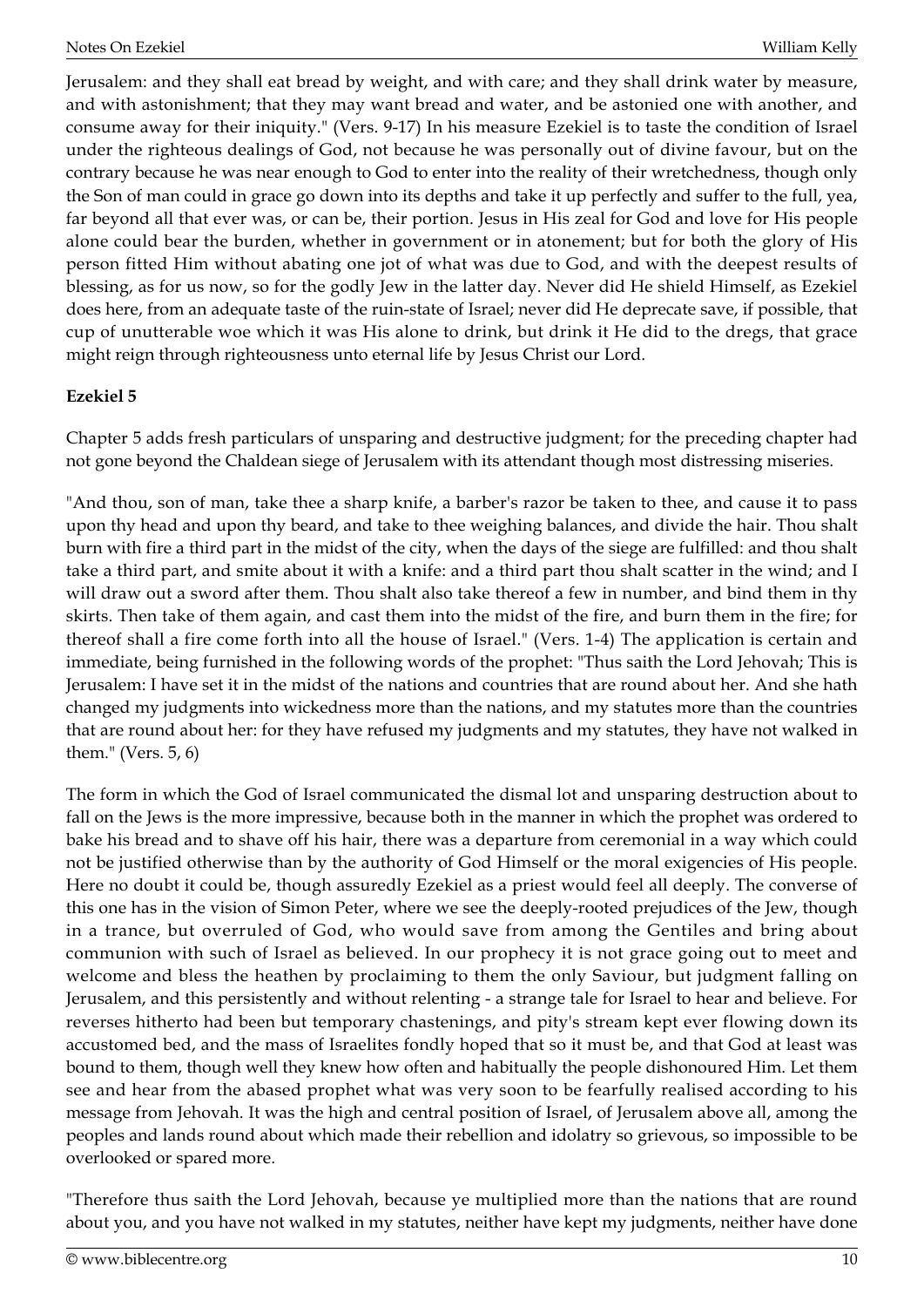according to the judgments of the nations that are round about you. Therefore thus saith the Lord Jehovah, Behold, I, even I, am against thee, and will execute judgments in the midst of thee in the sight of the nations. And I will do in thee that which I have not done, and whereunto I will not do any more the like, because of all thy abominations. Therefore the fathers shall eat their sons in the midst of thee, and the sons shall eat their fathers: and I will execute judgments in thee, and the whole remnant of thee will I scatter into all the winds. Wherefore, as I live, saith the Lord Jehovah; Surely, because thou hast defiled my sanctuary with all thy detestable things, and with all thine abominations, therefore will I also diminish thee; neither shall mine eye spare, neither will I have any pity. A third part of thee shall die with the pestilence, and with famine shall they be consumed in the midst of thee: and a third part shall fall by the sword round about thee; and I will scatter a third part into all the winds, and I will draw out a sword after them." (Vers. 7-10)

We clearly see then the divine dealing. A third was to perish by plague and famine inside the besieged city; a third to fall by the sword round about Jerusalem; and the remaining third to be scattered to all the winds with a sword drawn after them by God. Here too we see how those of Jerusalem under the circumstances represent "all the house of Israel," no account being taken in this place of the ten tribes already carried to the East. The defilement of Jehovah's sanctuary by heathen abominations brought in by kings and priests and people made Jerusalem intolerable.

"Thus shall mine anger be accomplished, and I will cause my fury to rest upon them, and I will be comforted: and they shall know that I Jehovah have spoken it in my zeal, when I have accomplished my fury in them. Moreover I will make thee waste, and a reproach among the nations that are round about thee, in the sight of all that pass by." (Vers. 13, 14) Their judgment should be in the sight of those nations who had beheld their infidelity to the true God, their God. "So it shall be a reproach and a taunt, an instruction and an astonishment unto the nations that are round about thee, when I shall execute judgments in thee in anger and in fury and in furious rebukes. I Jehovah have spoken it." (Ver. 15) The heathen themselves were astonished; for they had no notion of a national deity so dealing with the people who professed that worship. "When I shall send upon them the evil arrows of famine, which shall be for their destruction, and which I will send to destroy you: and I will increase the famine upon you, and will break your staff of bread: so will I send upon you famine and evil beasts, and they shall bereave thee; and I will bring the sword upon thee. I Jehovah have spoken it." (Vers. 16, 17)

#### <span id="page-10-0"></span>**Ezekiel 6**

Chapter 6 shows that God takes account of all the scenes of their idolatrous evil throughout the land, though we have seen Jerusalem to have a bad pre-eminence. Hence Ezekiel is here commanded to look toward "the mountains of Israel." "And the word of Jehovah came unto me saying, Son of man, set thy face toward the mountains of Israel, and prophesy against them, and say, Ye mountains of Israel, hear the word of the Lord Jehovah: Thus saith the Lord Jehovah to the mountains, and to the hills, to the rivers, and to the valleys: Behold, I, even I, will bring a sword upon you, and I will destroy your high places. And your altars shall be desolate, and your images shall be broken: and I will cast down your slain men before your idols. And I will lay the dead carcases of the children of Israel before their idols; and I will scatter your bones round about your altars. In all your dwelling-places the cities shall be laid waste, and the high places shall be desolate; that your altars may be laid waste and made desolate, and your idols may be broken and cease, and your images may be cut down, and your works may be abolished. And the slain shall fall in the midst of you, and ye shall know that I am Jehovah." (Vers. 1-7) Thus Jehovah would wake up the sword to destroy Israel throughout the land, who had abandoned Him for heathen gods which could not shield from, but assuredly expose to, destruction. Devotees, and altars, and images should all perish, idolaters before their idols, and their bones upon their altars: so complete the discomfiture, and so evident its ground.

Nevertheless will Jehovah in judgment remember mercy. "Yet will I leave a remnant, that ye may have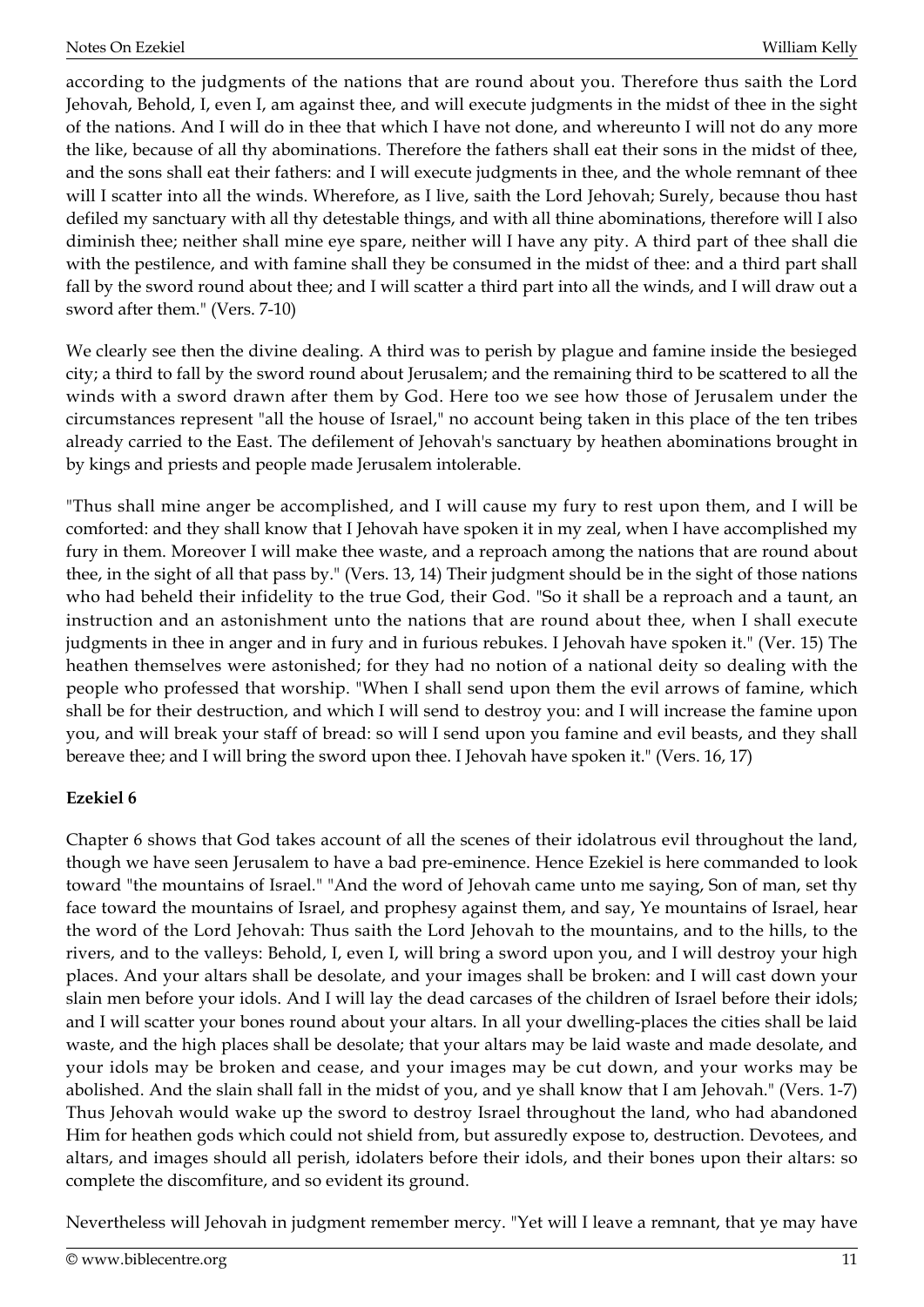some that shall escape the sword among the nations, when ye shall be scattered through the countries. And they that escape of you shall remember me among the nations whither they shall be carried captives, because I am broken with their whorish heart, which hath departed from me, and with their eyes, which go a whoring after their idols: and they shall loathe themselves for the evils which they have committed in all their abominations. And they shall know that I am Jehovah, and that I have not said in vain that I would do this evil unto them." (Vers. 8-10) But in verse 9 it would seem that the true meaning is "when I shall have broken their whorish heart which had departed from me, and their eyes," etc. The verb has not a passive but the reflexive sense of "breaking for myself." What probably led to the rendering preferred in the Authorised Version was the difficulty of such a phrase with the "eyes." This is sought to be softened by the Jewish version of Mr. Leeser, who translates it, "even with their eyes." But this can hardly stand. Heart and eyes are broken together in repentance before God.

Here again Ezekiel is called to mark with characteristic action the sure divine judgment of Israel's abominations. The very land should become more waste and desolate than the desert in all their dwelling-places. "Thus saith the Lord Jehovah; Smite with thine hand, and stamp with thy foot, and say, Alas, for all the evil abominations of the house of Israel! for they shall fall by the sword, by the famine, and by the pestilence. He that is afar off shall die of the pestilence; and he that is near shall fall by the sword; and he that remaineth and is besieged shall die by the famine: thus will I accomplish my fury upon them. Then shall ye know that I am Jehovah, when their slain men shall be among their idols round about their altars, upon every high hill, in all the tops of the mountains, and under every green tree, and under every thick oak, the place where they did offer sweet savour to all their idols. So will I stretch out my hand upon them, and make the land desolate, yea, more desolate than the wilderness toward Diblath, in all their habitations: and they shall know that I am Jehovah." (Vers. 11-14)

#### <span id="page-11-0"></span>**Ezekiel 7**

Chapter 7 closes this preliminary strain, or cluster of strains, of coming woe. It is marked by comprehensiveness indeed; but instead of vagueness there is every mark of rapidity in the short, strange, abrupt style in which the Spirit proclaims with frequent and emphatic repetitions an end to the land of Israel as that which was just at hand. "And the word of Jehovah came unto me, saying, Also, thou Son of man, thus saith the Lord Jehovah unto the land of Israel; An end, the end, is come upon the four corners of the land. Now is the end come upon thee, and I will send mine anger upon thee, and will judge thee according to thy ways, and will recompense upon thee all thine abominations. And mine eye shall not spare thee, neither will I have pity: but I will recompense thy ways upon thee, and thine abominations shall be in the midst of thee: and ye shall know that I am Jehovah. Thus saith the Lord Jehovah; An evil, an only evil, behold, is come. An end is come, the end is come: it watcheth for thee; behold, it is come. The mourning is come unto thee, O thou that dwellest in the land: the time is come, the day of trouble is near, and not the sounding again of the mountains. Now will I shortly pour out my fury upon thee, and accomplish mine anger upon thee: and I will judge thee according to thy ways, and will recompense thee for all thine abominations. And mine eye shall not spare, neither will I have pity: I will recompense thee according to thy ways and thine abominations that are in the midst of thee; and ye shall know that I am Jehovah that smiteth." (Vers. 1-9 )

Next we see that not only do "the four corners of the land" come under the distinct and decisive dealing of Jehovah, but in this case the results are complete and overwhelming. There is no recovery possible as far as man can see or say. "Behold the day, behold it is come: the morning is gone forth; the rod hath blossomed, pride hath budded. Violence is risen up into a rod of wickedness: none of them shall remain, nor of their multitude, nor of any of theirs: neither shall there be wailing for them." (Vers. 10, 11) The ordinary ways and feelings of men disappear. (Ver. 12) Wrath is on all the multitude. The special hopes of an Israelite are broken, for the jubilee, too, vanishes, and with it all prospect of recovery. (Ver. 18) How could idols help him? The sound of the trumpet which calls on man, which to a Jew should be the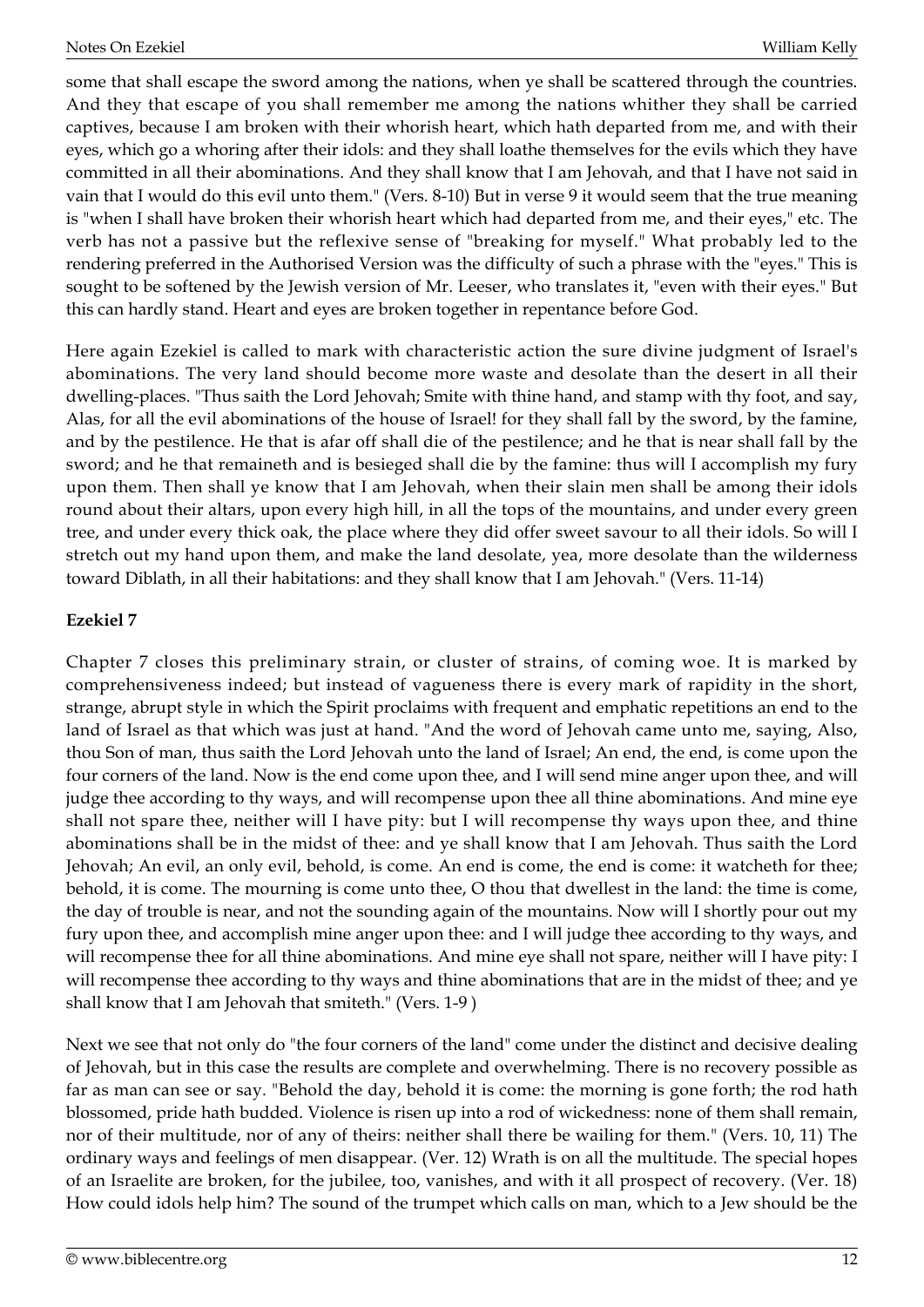assurance of God's hearing and appearing on their behalf as usual, is wholly unavailing; for Jehovah's wrath is upon all the multitude. (Ver. 14) They are thus seen shut up within concentric circles of devouring ruin. (Vers. 15-18) God's prophet announces' terrible to think, stroke upon stroke, from God against His people, enfeebled before by the sense of guilt. In the day of their calamity they are forced to feel that their gods are vanity, nothing but "silver and gold," and "they shall cast their silver in the streets, and their gold shall be as uncleanness." "Their silver and gold," adds the prophet most impressively, "shall not be able to deliver them in the day of the wrath of Jehovah; they shall not satisfy their souls nor fill their bowels, because it was the stumbling-block of their iniquity."

But had not God one place chosen to be His dwelling-place and rest? Alas! their worst evil manifested itself against Him there. Their glory was their shame. "As for the beauty of his ornament, he set it in majesty: but they made the images of their abominations and of their detestable things therein: therefore have I set it far from them. And I will give it into the hands of the strangers for a prey, and to the wicked of the earth for a spoil; and they shall pollute it. My face will I turn also from them, and they shall pollute my secret place: for the robbers shall enter into it, and defile it." (Vers. 10-22)

Lastly, the prophet is bid to make the chains symbolic of the slavery in store for those not cut off, and this, too, that the vilest of Gentiles should take possession of their houses, destruction coming, and peace sought in vain, but mishap on mishap, and rumour upon rumour, and no vision from the prophet, but the law perishing from the priest and counsel from the elders. The king mourning, the prince clothed with the perplexity of grief, and the hands of the people of the land shaking: such is the picture (vers. 23- 27) of appalling trouble, and fulfilled to the letter, as we know. "Because of their way will I do unto them, and according to their judgments will I judge them; and they shall know that I am Jehovah." Such is the conclusion of the solemn preliminary warning.

#### <span id="page-12-0"></span>**Ezekiel 8**

It is evident that chapters 8 - 11 really form the parts, according to the chapters, of one connected vision. First, the excessive idolatry of Judah in Jerusalem is set forth, beginning with the house of God; secondly, destruction is ordered of God for all left in the city, save a marked remnant of those that sighed and cried for all the abominations done there, a destruction expressly beginning at Jehovah's sanctuary; thirdly, the part played by the cherubim and other agents of divine judgment, ere the glory of Jehovah slowly takes each step of departure; and fourthly, the denunciation of woes on the princes and the people yet left, with assurance to the righteous of a sanctuary in Jehovah Himself where there was no other in the heathen lands of their dispersion, and of final mercy in gathering them back while all else must perish, the glory retiring from the city to the Mount of Olives. From Ezekiel 12 to 19 inclusive are various connected circumstances and expositions of His ways on God's part.

"And it came to pass in the sixth year, in the sixth month, in the fifth day of the month, as I sat in mine house, and the elders of Judah sat before me, that the hand of the Lord Jehovah fell there upon me. Then I beheld, and lo a likeness as the appearance of fire; from the appearance of his loins even downward, fire; and from his loins even upward, as the appearance of brightness, as the colour of amber. And he put forth the form of an hand, and took me by a lock of mine head; and the Spirit lifted me up between the earth and the heaven, and brought me in the visions of God to Jerusalem, to the door of the inner gate that looketh toward the north; where was the seat of the image of jealousy, which provoketh to jealousy." (Ver. 1-3)

The year is the next after that of the first vision: compare Ezekiel 1: 2. The reckoning is from the captivity of Jehoiachin. The prophet here had a fresh dealing of God while the elders of Judah sat before him. It was in the Spirit, not in bodily presence, that he was conveyed to Jerusalem, "in the vision of God" where he beheld at the door of the inner gate looking northward (that is, to Chaldea), the seat or pedestal of the image of jealousy, which provoketh to jealousy. "And, behold, the glory of the God of Israel was there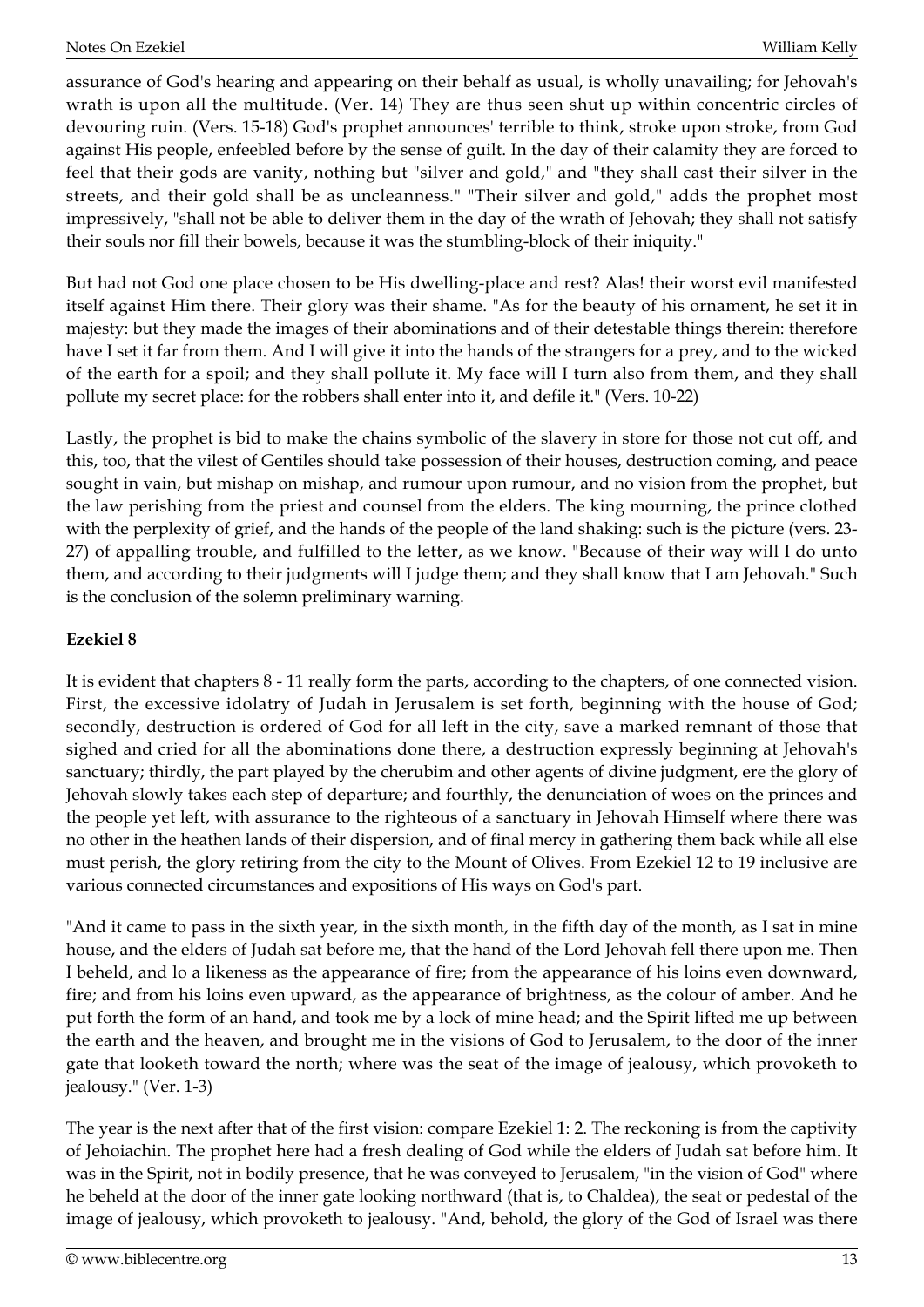according to the vision that I saw in the plain. Then said he unto me, Son of man, lift up thine eyes now the way toward the north. So I lifted up mine eyes the way toward the north, and, behold, northward at the gate of the altar this image of jealousy in the entry He said furthermore unto me, Son of man, seest thou what they do? even the great abominations that the house of Israel committeth here, that I should go far off from my sanctuary?" We are not told distinctly what the name of the idol was, whether Baal or Ashtoreth. Compare 2 Kings 21, 2 Chronicles 33. It was certainly an idol which defied the God of Israel and courted the homage of all who entered the temple. So bent was Judah on affronting Jehovah and compelling morally the accomplishment of His threat to abandon His house. And here is the force of the vision of His glory in this connection: Jehovah had not yet definitively left, and is pleased to justify His solemn procedure with His people.

"But turn thee yet again, and thou shalt see greater abominations. And he brought me to the door of the court; and when I looked, behold, a hole in the wall. Then said he unto me, Son of man, dig now in the wall: and when I had digged in the wall, behold a door. And he said unto me, Go in, and, behold, the wicked abominations that they do here. So I went in and saw; and behold every form of creeping things, and abominable beasts, and all the idols of the house of Israel, portrayed upon the wall round about." It is a scene of still more intimate and debasing idolatry, a reproduction of the degradations of Egypt; and bowing down to these, not the dregs but the rulers of the people! "And there stood before them seventy men of the ancients of the house of Israel, and in the midst of them stood Jaazaniah the son of Shaphan, with every man his censer in his hand: and a thick cloud of incense went up." God had of old appointed seventy judges; and one of their most momentous functions was to deal with idol-worship. Here as many are found caught we may say, in the very act of priestly devotion to the representation of serpents and abominable beasts (or cattle) and all dung-gods. Shaphan was the scribe who read the book of the law to the tender-hearted Josiah: what an ominous change in Judah that now Jaazaniah the son of Shaphan stood in the midst of the seventy idolatrous elders!

Nor was this all. "Then said he unto me, Son of man, hast thou seen what the ancients of the house of Israel do in the dark, every man in the chambers of his imagery? for they say, Jehovah seeth us not; Jehovah hath forsaken the earth." They had ceased even to hold the truth in unrighteousness, bad as this may be; they had sunk into the lower depth of denying the necessary attributes of God, into Jewish apostasy, saying, "Jehovah seeth us not, Jehovah hath forsaken the earth."

"He said also unto me, Turn thee yet again, and thou shalt see greater abominations that they do. Then he brought me to the door of the gate of Jehovah's house which was toward the north; and, behold, there sat women weeping for Tammuz." Here it is not Syrian nor Egyptian idolatries, but Phoenician, and of the most grossly demoralizing character. It was apparently what the Greeks adopted under the fable of Adonis and Aphrodite.

But there remains worse behind, because both of the place and of the persons engaged in the adoration of the sun, the great object of Sabian and subsequently Persian idolatry. "Then said he unto me, Hast thou seen this, O son of man? turn thee yet again, and thou shalt see greater abominations than these. And he brought me into the inner court of Jehovah's house, and, behold, at the door of the temple of Jehovah, between the porch and the altar, were about five and twenty men, with their backs toward the temple of Jehovah, and their faces toward the east; and they worshipped the sun toward the east." The prophet particularly notes their number answering to the courses of priesthood and the high priest, with their backs toward Jehovah's temple, and their faces toward the east.

There is no sufficient reason, in my opinion, to depart from the ordinary rendering of verse 17, and to change hr:wOmz} from "branch" into song; nor need we heed the Rabbinical notion that the text is to be reckoned among the Tikkun Sopherim, the original reading being supposed to mean "to my [instead of 'their'] nose." The LXX seem to have so read, at least they render it aujtoi; wJ" mukthrivzonte", "they are as scorners." But the Hebrew MSS support the common text which makes an excellent and consistent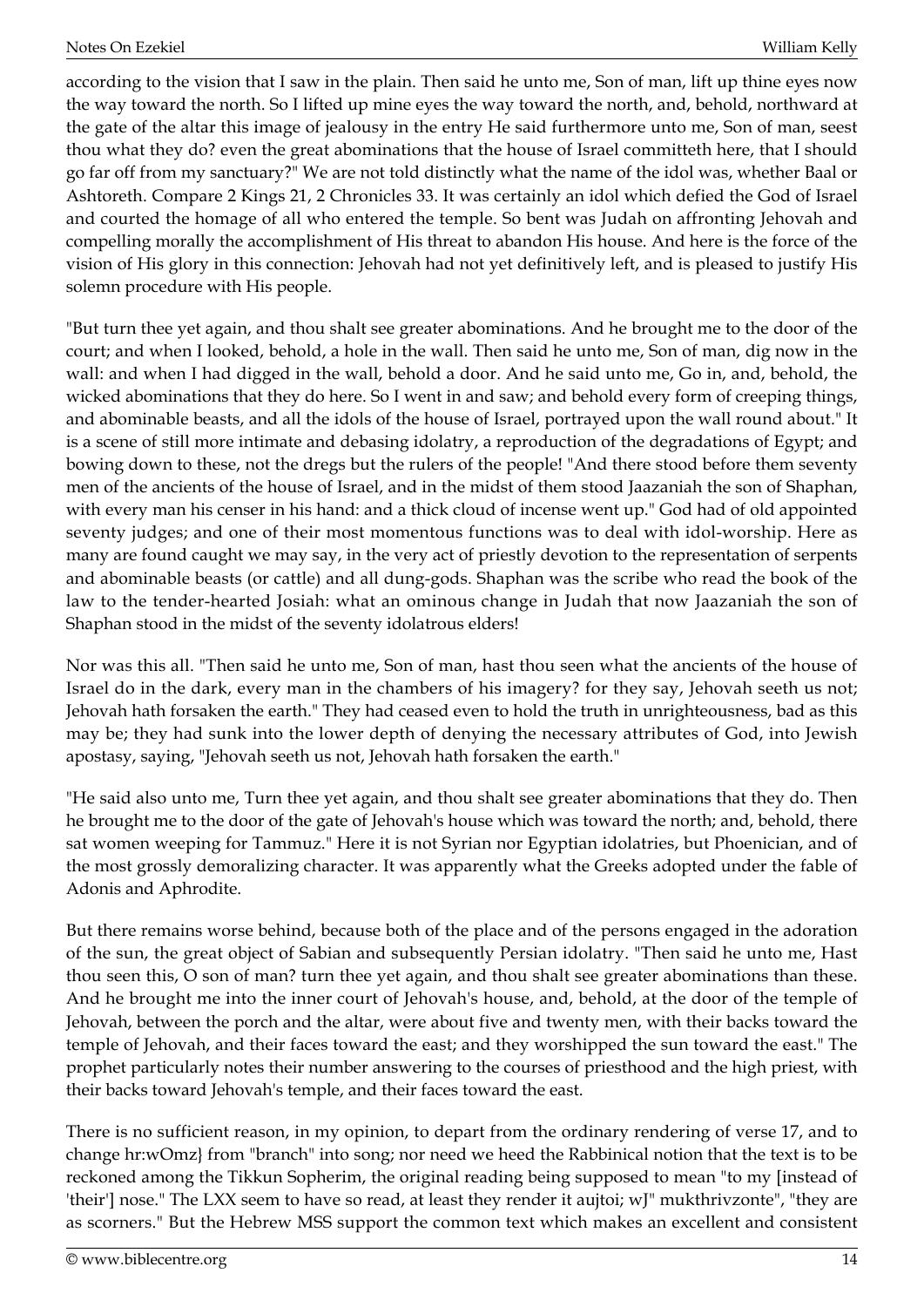sense. "Then he said unto me, Hast thou seen this, O son of man? Is it a light thing to the house of Judah that they commit the abominations which they commit here? for they have filled the land with violence, and have returned to provoke me to anger: and, lo, they put the branch to their nose. Therefore will I also deal in fury: mine eye shall not spare, neither will I have pity: and though they cry in mine ears with a loud voice, yet will I not hear them." Punishment to the uttermost must befall the Jews without mercy: Jehovah Himself would see to it.

#### <span id="page-14-0"></span>**Ezekiel 9**

Chapter 9 gives us the divine preparations and plan for executing judgment on all, save the reserved remnant, in Jerusalem. "And he called also in my ears with a loud voice, saying, Cause them that have charge over the city to draw near, even every man with his destroying weapon in his hand. And, behold, six men came from the way of the higher gate, which lieth toward the north, and every man a slaughter weapon in his hand; and one man among them was clothed with linen, with a writer's inkhorn by his side: and they went in, and stood beside the brazen altar. And the glory of the God of Israel was gone up from the cherub, whereupon he was, to the threshold of the house. And he called to the man clothed with linen, which had the writer's inkhorn by his side." The judgment is still from the north; the angelic executioners stand beside the brazen altar, the expression of divine requirement and judgment on the earth. The glory quits its wonted seat. Jerusalem is devoted to the vengeance of Jehovah. "Jehovah said unto him, Go through the midst of the city, through the midst of Jerusalem, and set a mark upon the foreheads of the men that sigh and cry for all the abominations that be done in the midst thereof. And to the others he said in mine hearing, Go ye after him through the city, and smite: let not your eye spare, neither have ye pity: slay utterly old and young, both maids and little children, and women: but come not near any man upon whom is the mark; and begin at my sanctuary. Then they began at the ancient men which were before the house." (Ver. 4-6) Grief is the fruit of communion with God in a day of evil. Those who felt such holy sorrow are expressly and conclusively exempt from the destroyers. All others must perish, old and young, maids, little ones, women; but not any one on whom is the mark. "And begin at my sanctuary." Compare 1 Peter 4. What is nearest to the Lord has the deepest responsibility.

But not content with beginning at the ancient men who were before the house, the word to the avengers was, "Defile the house, and fill the courts with the slain: go ye forth. And they went forth, and slew in the city. And it came to pass, while they were slaying them, and I was left, that I fell upon my face, and cried, and said, Ah Lord Jehovah! wilt thou destroy all the residue of Israel in thy pouring out of thy fury upon Jerusalem?" No room was left for intercession to prevail. "Then said he unto me, The iniquity of the house of Israel and Judah is exceeding great, and the land is full of blood, and the city full of perverseness: for they say, Jehovah hath forsaken the earth, and Jehovah seeth not. And as for me also, mine eye shall not spare, neither will I have pity, but I will recompense their way upon their head." (Ver. 9, 10)

The awful scene is made more impressive still by the report of the task completed. "And, behold, the man clothed with linen, which had the inkhorn by his side, reported the matter, saying, I have done as thou hast commanded me." (Ver. 11)

#### <span id="page-14-1"></span>**Ezekiel 10**

The vision which follows completes the picture of judgment begun in chapters 8, 9. While it recalls that which the prophet first beheld among the captives at Chebar, it has certain modifications which one might expect from the fact that, as he sat with the elders of Judah before him, he was brought by the Spirit in the visions of God to Jerusalem now in its day of visitation for its uncleanness of flesh and spirit, beginning with the sanctuary but taking cognizance of the city throughout, those only excepted who sighed and cried for all the abominations done in the midst. If it was a solemn sight for the captive prophet to see the glory of God in a heathen land, it was no less significant to see it arrayed in vengeance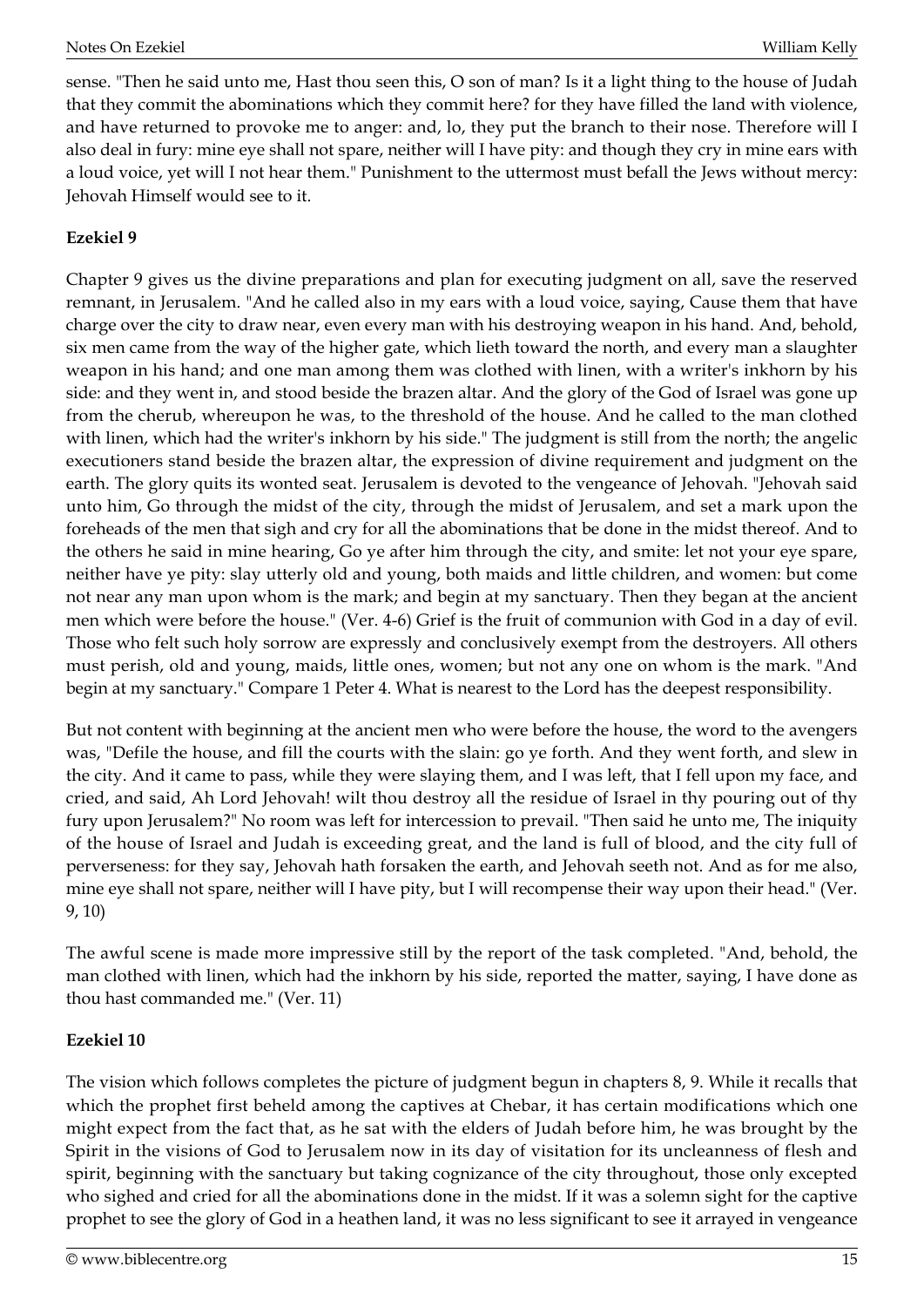against the city whereon His eyes and His heart are perpetually.

"Then I looked, and, behold, in the firmament that was above the head of the cherubim there appeared over them as it were a sapphire stone, as the appearance of the likeness of a throne. And he spake unto the man clothed with linen, and said, Go in between the wheels, even under the cherub, and fill thine hand with coals of fire from between the cherubim, and scatter them over the city. And he went in in my sight. Now the cherubim stood on the right side of the house, when the man went in; and the cloud filled the inner court." (Ver. 1-3) Thus from Him who is not even named, but who fills the throne above, came the command intimating consuming judgment for the city; and he who was commissioned to mark the righteous for exemption is now told to fill his hand with coals of fire from between the cherubim and to scatter them over Jerusalem. The cloud of Jehovah's presence was there; but it afforded no shelter, no direction now to the people who had abandoned all care for His will and preferred a calf or a dung-god to the Eternal of Israel. How changed from the day when Jehovah went before them, or filled the sanctuary!

"Then the glory of Jehovah went up from the cherub over the threshold of the house; and the house was filled with the cloud, and the court was full of the brightness of Jehovah's glory. And the sound of the cherubim's wings was heard even to the outer court, as the voice of the Almighty God when he speaketh." (Ver. 4, 5) The glory was departing, not coming to dwell there. Jehovah is leaving the seat which He was pleased to choose - not leaving it for ever, for He has chosen it for ever. But meanwhile He is morally driven away by the iniquities and apostasy of His own people. The prophecy of Ezekiel is explicit that He will return and dwell there, never more to quit His home as long as the earth lasts, for His people will then enjoy the rest of God under Messiah and the new covenant. But as David was forced to say in his last words that his house was not so with God, in like manner does our prophet here tell in mysterious symbols the rupture of the ties between God and Israel through the solemn signs of their judgment. In every way did He make it conspicuous to the prophet, if peradventure they might hear and live, arrested by the strange sights and sounds he was given to recount from the Lord. Whatever He might do at other times, it was unmistakably Jehovah who directed the sweeping destruction of His own city and sanctuary. Thus the faith of the believer would be strengthened by the dealings which cleared the ground of every tree which He had not planted.

Next we have the execution of the command in the vision, that all might be rendered the more impressive and sure to such as flattered themselves that, whatever the sharp lessons and chastenings of Jehovah, it could not be that He would disown Israel, and that, whatever the temporary successes of the foe, the land and the city and the temple must prove an unfailing bulwark against permanent advantage over the chosen people. So readily does man forget the immutable principles of God's moral being and turn to his own ease and honour what God could only do for the maintenance of truth and righteousness to His own glory. "And it came to pass, that when he had commanded the man clothed with linen, saying, Take fire from between the wheels, from between the cherubim; then he went in, and stood beside the wheels. And one cherub stretched forth his hand from between the cherubim unto the fire that was between the cherubim, and took thereof, and put it into the hands of him that was clothed with linen: who took it, and went out. And there appeared in the cherubim the form of a man's hand under their wings. And when I looked, behold, the four wheels by the cherubim, one wheel by one cherub, and another wheel by another cherub: and the appearance of the wheels was as the colour of a beryl stone. And as for their appearances, they four had one likeness, as if a wheel had been in the midst of a wheel. When they went, they went upon their four sides; they turned not as they went, but to the place whither the head looked they followed it; they turned not as they went. And their whole body, and their backs, and their hands, and their wings, and the wheels, were full of eyes round about, even the wheels that they four had. As for the wheels, it was cried unto them in my hearing, O wheel. And every one had four faces: the first face was the face of a cherub, and the second face was the face of a man, and the third the face of a lion, and the fourth the face of an eagle. And the cherubim were lifted up. This is the living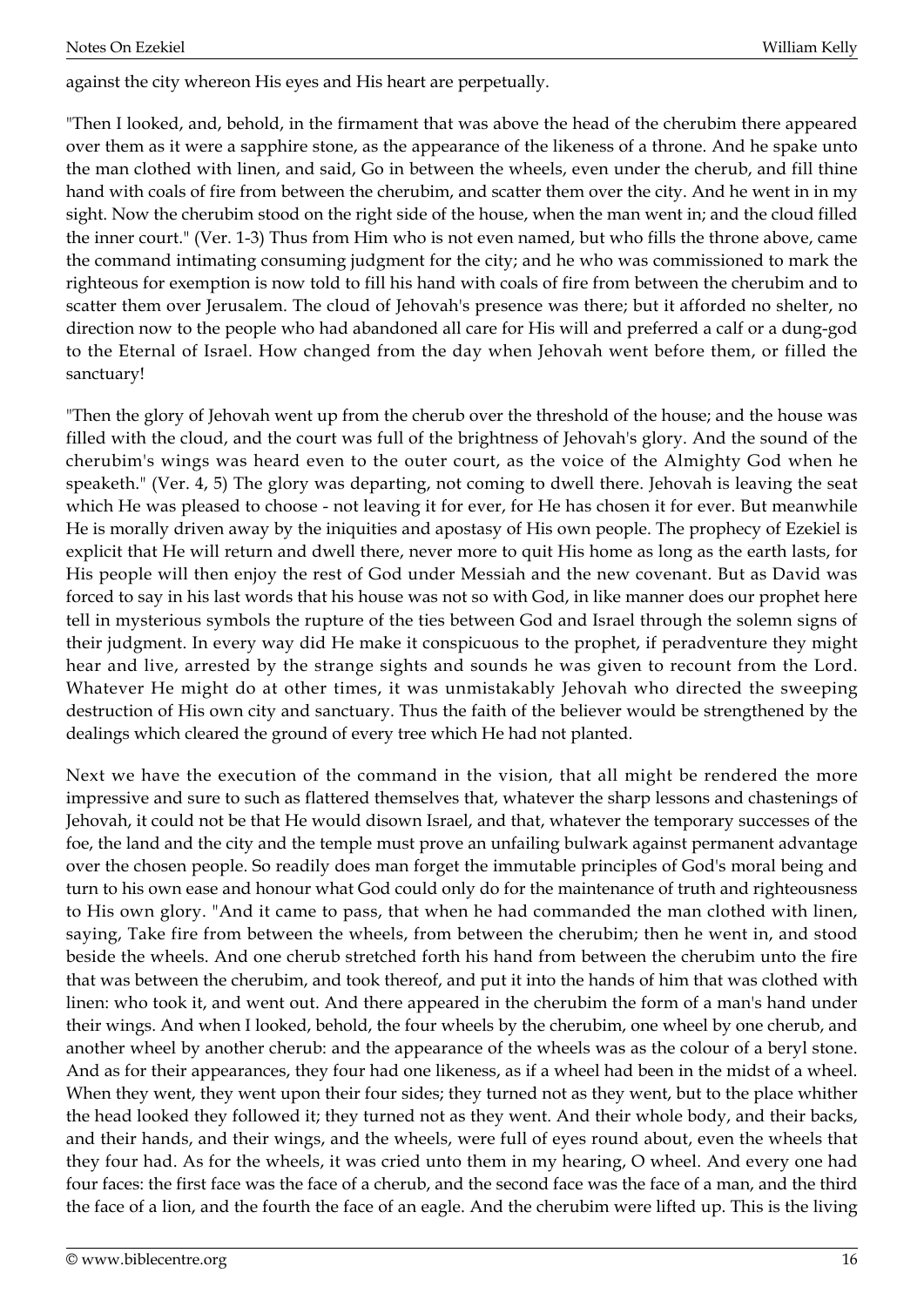creature that I saw by the river of Chebar. And when the cherubim went, the wheels went by them: and when the cherubim lifted up their wings to mount up from the earth, the same wheels also turned not from beside them. When they stood, these stood; and when they were lifted up, these lifted up themselves also: for the spirit of the living creature was in them." (Ver. 6-17) It is plain that, if the glory seen by the river Chebar returned, so emphatically identified in verses 15, 20, 22, it was but passingly and for the sad task both of sealing the judgment and of marking the abandonment of Israel as under the law and now apostate from God. The symbol of divine government in providence was there, but it took not its seat in the holiest. It stood at the threshold, and the court was full of the brightness of Jehovah's glory, but there was no entrance within. It was a judicial visitation, in obedience to His behests who from above controlled every movement. Wrath was gone out against Jerusalem. He it was who directed all, not the dumb idols which carried away the Gentiles, having mouths but they speak not, having eyes and hands and ears but they hear not nor see nor handle, as vain as those who trust in them against God in the heavens who hath done whatsoever He hath pleased.

There are some features of difference from the earliest manifestation. Not that there is any severance of the wheels from the cherubic figures, or the least divergence from common action, or in the end of their complicated movements. All pervading intelligence is yet more asserted of the whole body, backs, hands, wings, wheels. "As for the wheels it was called in my hearing, Galgal" [wheel, or roll, roll]. In verse 18 we see a move of the gravest significance: "Then the glory of Jehovah departed from off the threshold of the house, and stood over the cherubim. And the cherubim lifted up their wings, and mounted up from the earth in my sight: when they went out, the wheels also were beside them, and every one stood at the door of the east gate of Jehovah's house; and the glory of the God of Israel was over them above. This is the living creature that I saw under the God of Israel by the river of Chebar; and I knew that they were the cherubim. Every one had four faces apiece, and every one four wings; and the likeness of the hands of a man was under their wings. And the likeness of their faces was the same faces which I saw by the river of Chebar, their appearances and themselves: they went every one straight forward." (Ver. 18-22) There might be a lingering over the east gate, but the glory was departing.

#### <span id="page-16-0"></span>**Ezekiel 11**

This is entirely confirmed by chapter 11 which completes this portion of the prophecy. In the vision of Jehovah Ezekiel is given to behold the excessive and scoffing presumption of the leaders in Jerusalem who counselled the king Zedekiah to his and their ruin in flat contradiction of Jehovah's message by Jeremiah, whose style and imagery they seem to have adopted to suit their own purpose.

"Moreover the Spirit lifted me up, and brought me unto the east gate of Jehovah's house, which looketh eastward: and behold at the door of the gate five and twenty men; among whom I saw Janzaniah the son of Azur, and Pelatiah the son of Benaiah, princes of the people. Then said he unto me, Son of man, these are the men that devise mischief, and give wicked counsel in this city: which say, It is not near; let us build houses: this city is the cauldron, and we be the flesh. Therefore prophesy against them, prophesy, O son of man. And the Spirit of Jehovah fell upon me, and said unto me, Speak; Thus saith Jehovah; Thus have ye said, O house of Israel: for I know the things that come into your mind, every one of them. Ye have multiplied your slain in this city, and ye have filled the streets thereof with the slain. Therefore thus saith the Lord Jehovah, Your slain whom ye have laid in the midst of it, they are the flesh, and this city is the cauldron: but I will bring you forth out of the midst of it. Ye have feared the sword; and I will bring a sword upon you, saith the Lord Jehovah. And I will bring you out of the midst thereof, and deliver you into the hands of strangers, and will execute judgments among you. Ye shall fall by the sword; I will judge you in the border of Israel; and ye shall know that I am Jehovah. This city shall not be your cauldron, neither shall ye be the flesh in the midst thereof; but I will judge you in the border of Israel: and ye shall know that I am Jehovah: for ye have not walked in my statutes, neither executed my judgments, but have done after the manners of the heathen that are round about you." (Ver. 1-12)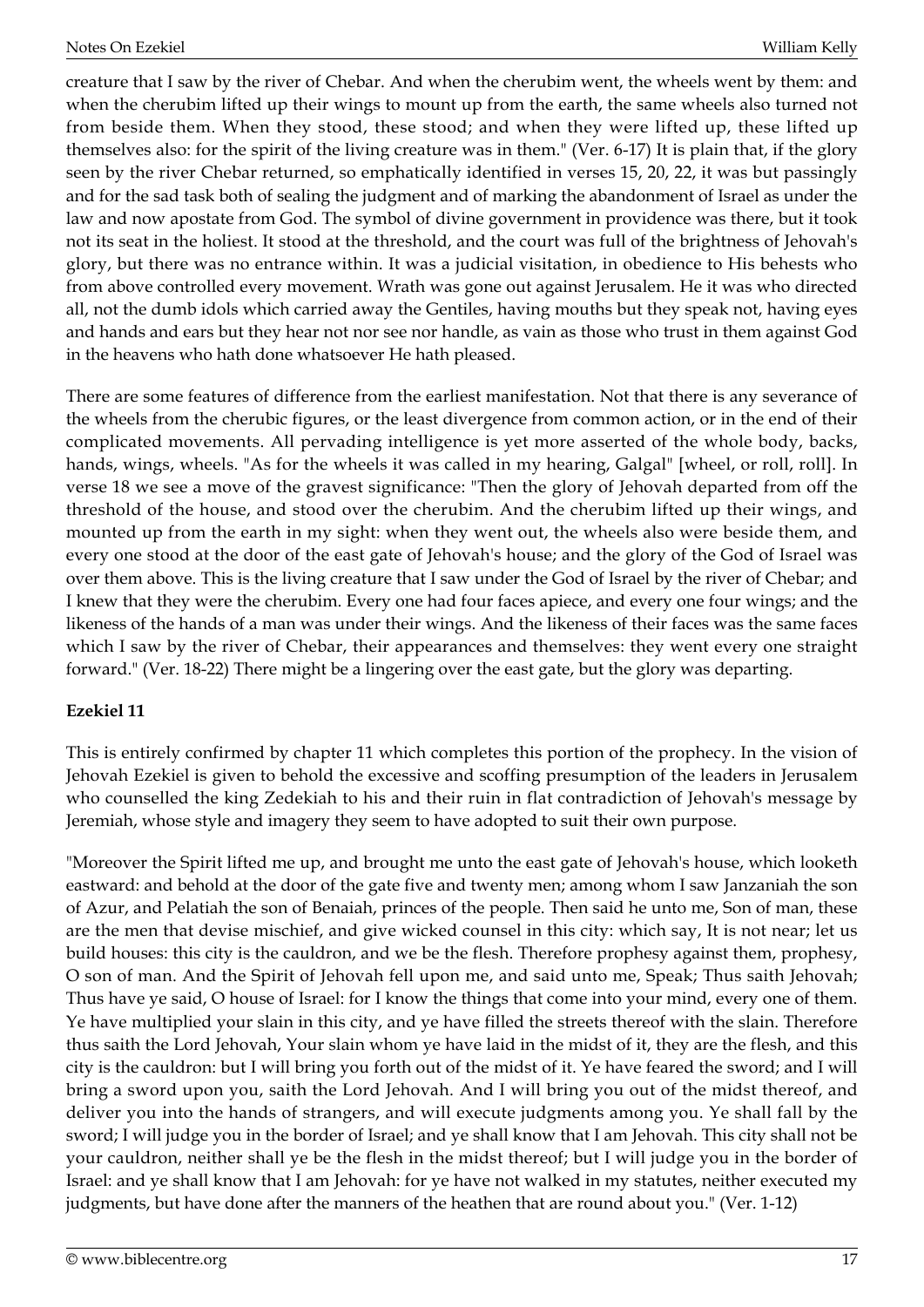There appears no sufficient reason in the similarity of the number twenty-five for identifying the scoffers here described with the sun-worshippers between the porch and the altar of Ezekiel 8. Here the leaders at least were princes of the people, not of the sanctuary or of the priests. As the previous scene set forth the religious apostasy, so this the audacity and infidelity of their civil chiefs, though in the door of the gate of Jehovah's house. They were the evil counsellors who thwarted His word through the prophet to Zedekiah. Jeremiah exhorted the Jews in Jerusalem to submission under the king of Babylon, and the captives to build houses and plant gardens and raise up families in their exile, praying for the peace of the city, till the seventy years were accomplished and a remnant should return to Jerusalem. The false prophets predicted smooth things both at home and abroad, in every way fomenting rebellion under the colour of patriotism and pretending Jehovah's name while encouraging to insubjection under His humbling hand.

Verse 3 is somewhat obscure and has given occasion to much difference of version and interpretation in detail, while the general truth seems plain enough. In the Septuagint it is taken interrogatively: "Have not the houses been newly built?" So nearly the Vulgate. Gesenius and Ewald follow in somewhat similar style: "Is it not near, the building of houses?" Rosenmüller, De Wette, and Young, on the contrary, take it thus: "It is not near to build houses;" that is, the time of peace for such work is far off, meaning that they were resolved to resist the Chaldeans to the last, spite of the prophet's warning. Luther and Diodati are substantially like the Authorized Bible; and so too the modern translation of Leeser as well as of Henderson.

Certain it is that they set themselves against the true prophets and even turned the figure of Jeremiah into derision by making it a phrase favourable to their own policy. Therefore the marked emphasis with which Ezekiel was called on to prophesy against them, the Spirit of Jehovah being said to fall upon him, with a renewed charge to speak in Jehovah's name, for their secrets were out in His light. And Jehovah after recounting their murderous doings retorts on them their proverb; only it was their slain that were the flesh and the city the cauldron, while they themselves are told to get out, but not to escape as they expected. Jehovah would bring on them the dreaded sword, and this outside the city to which they were so closely cleaving, for they should be delivered into the hand of strangers for judgment. Nay, Jehovah solemnly declares that He would judge them on the boundary of Israel, and they should know that He is Jehovah. Thus the city should not be to them for a cauldron, nor they flesh in its midst, but judged by Jehovah at the borders, forced to feel then in whose statutes they had not walked, and whose judgments they had not executed, but rather acting according to those of the nations around.

Thereon, as Ezekiel prophesied, Pelatiah the son of Benaiah died (ver. 13, 14), which drew out the prophet into sorrow and intercession for the remnant. For the captive loved the men, scornful though they might be, who dwelt in Jerusalem. On this the word of Jehovah impresses on him that his brethren emphatically, the men of his relationship, "yea the whole house of Israel," were objects of contempt to the haughty inhabitants of Jerusalem who assumed the most self-complacent airs because they were still in the city of solemnities, as against their brethren in captivity. (Ver. 15) "Therefore say, Thus saith the Lord Jehovah, Although I have cast them far off among the heathen, and although I have scattered them among the countries, yet will I be to them as a little sanctuary in the countries where they shall come. Therefore say, Thus saith the Lord Jehovah, I will even gather you from the people, and assemble you out of the countries where ye have been scattered, and I will give you the land of Israel. And they shall come thither, and they shall take away all the detestable things thereof and all the abominations thereof from thence. And I will give them one heart, and I will put a new spirit within you; and I will take the stony heart out of their flesh, and will give them a heart of flesh: that they may walk in my statutes, and keep mine ordinances, and do them: and they shall be my people, and I will be their God. But as for them whose heart walketh after the heart of their detestable things and their abominations, I will recompense their way upon their own heads, saith the Lord Jehovah." (Ver. 16-21)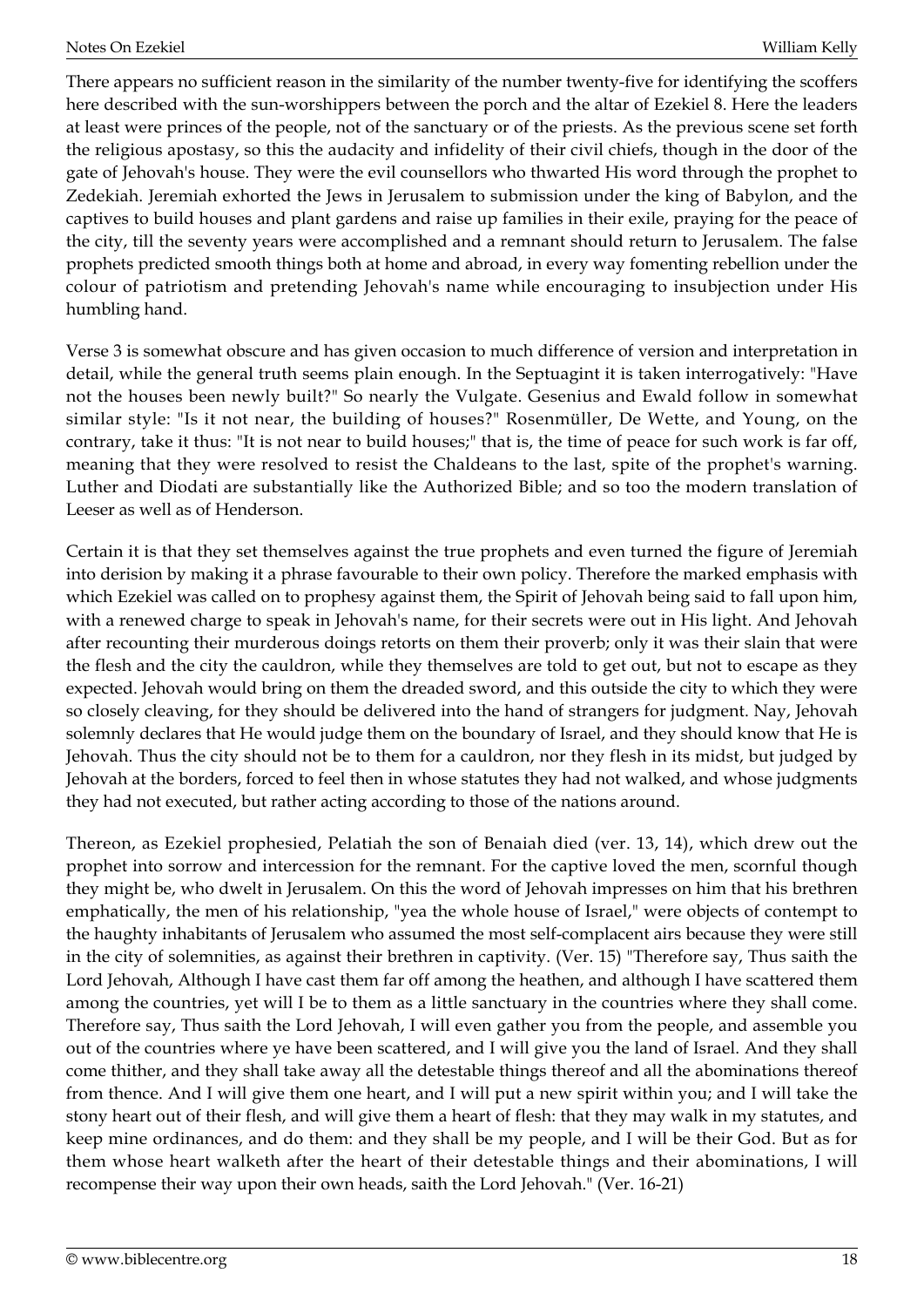In a day of sin and ruin it is ever thus. Those who boast in antiquity and order and succession and rule as a lineal and exclusive possession are but ripening for divine judgment; while the most decried and despised are such as have the truth and blessing in circumstances of humiliation and weakness, as Jehovah here promised to be a little sanctuary to the scattered Jews in the countries whither they came; and that they should be gathered from the peoples and have the land given them; and this too with one heart and a new spirit, the heart of stone being supplanted by one of flesh in order to obedient ways and true recognition of and by God, while the obdurate idolaters should meet with the due reward of their deeds.

"Then did the cherubim lift up their wings, and the wheels beside them; and the glory of the God of Israel was over them above. And the glory of Jehovah went up from the midst of the city, and stood upon the mountain which is on the east side of the city." (Ver. 22, 23) Then there is a farther removal of the divine glory, not from the temple only but from Jerusalem. It went up from the midst of the city and stood on mount Olivet "Then the Spirit took me up, and brought me in a vision by the Spirit of God into Chaldea, to them of the Captivity. So the vision that I had seen went up from me. Then I spake unto them of the captivity all the things that Jehovah had showed me." (Ver. 24, 25) It reminds one of Matthew 28 where the risen Jesus is seen on a mountain of Galilee, giving His great commission to the disciples as to all the nations, without saying a word about His ascension to heaven. It is Jerusalem left aside indeed, a remnant sent out by the Lord resuming His Galilean place in resurrection, the beautiful pledge of His return spite of present rejection. The curtain drops over the Shechinah when it reaches Olivet, till we hear of its reappearance in the last chapters for the latter day. Compare also Zech. 14: 4 with Acts 1: 9-12.

The prophet brought back in Spirit, though all the while in his own home with the elders before him in bodily presence, declares the awful scenes he was given to behold: what consolation for the captives!

#### <span id="page-18-0"></span>**Ezekiel 12**

After the introductory cluster of visions the prophet was given to impress on the people the certainty of the approaching and more complete downfall of all their hopes for the present; for to fond and vain expectations clung not only the haughty remnant in the land but even many of the captives on the Chebar.

"And the word of Jehovah came unto me saying, Son of man, thou dwellest in the midst of a rebellious house, who have eyes to see, and see not; they have ears to hear, and hear not; for they are a rebellious house. Therefore, thou son of man, prepare thee articles for removing, and remove by day in their sight; and thou shalt remove from thy place to another place in their sight: it may be they will consider, though they be a rebellious house. Then shalt thou bring forth thine articles by day in their sight, as articles for removing: and thou shalt go forth at even in their sight, as they that go forth into captivity. Dig thou through the wall in their sight, and carry out thereby. In their sight shalt thou bear it upon thy shoulders, and carry it forth in the twilight: thou shalt cover thy face, that thou see not the ground: for I have set thee for a sign unto the house of Israel." (Ver. 1-6) It was a symbolical representation that the land should be swept once more with the besom of destruction, instead of the speedy return and deliverance for which the mass of the Jews looked spite of every divine assurance to the contrary.

Hence we see that Jehovah in a lively way would here fix on the conscience of the captives the folly of indulging in such dreams. For alas! they were rebellious, yea, the rebellious house. Moses had reproached them in his song as a perverse and crooked and very froward generation, children in whom was no faith; and David in the ascension psalm (Ps. 68) had characterized them as "the rebellious." If Ezekiel hears and has to repeat the divine sentence to the same effect, it is no new thing, but rather the manifestation, when judgment was in course of execution, that the old evil was rampant, which neither the fresh rigour of youth had extirpated, nor their national prime and power. It was no mere rising, or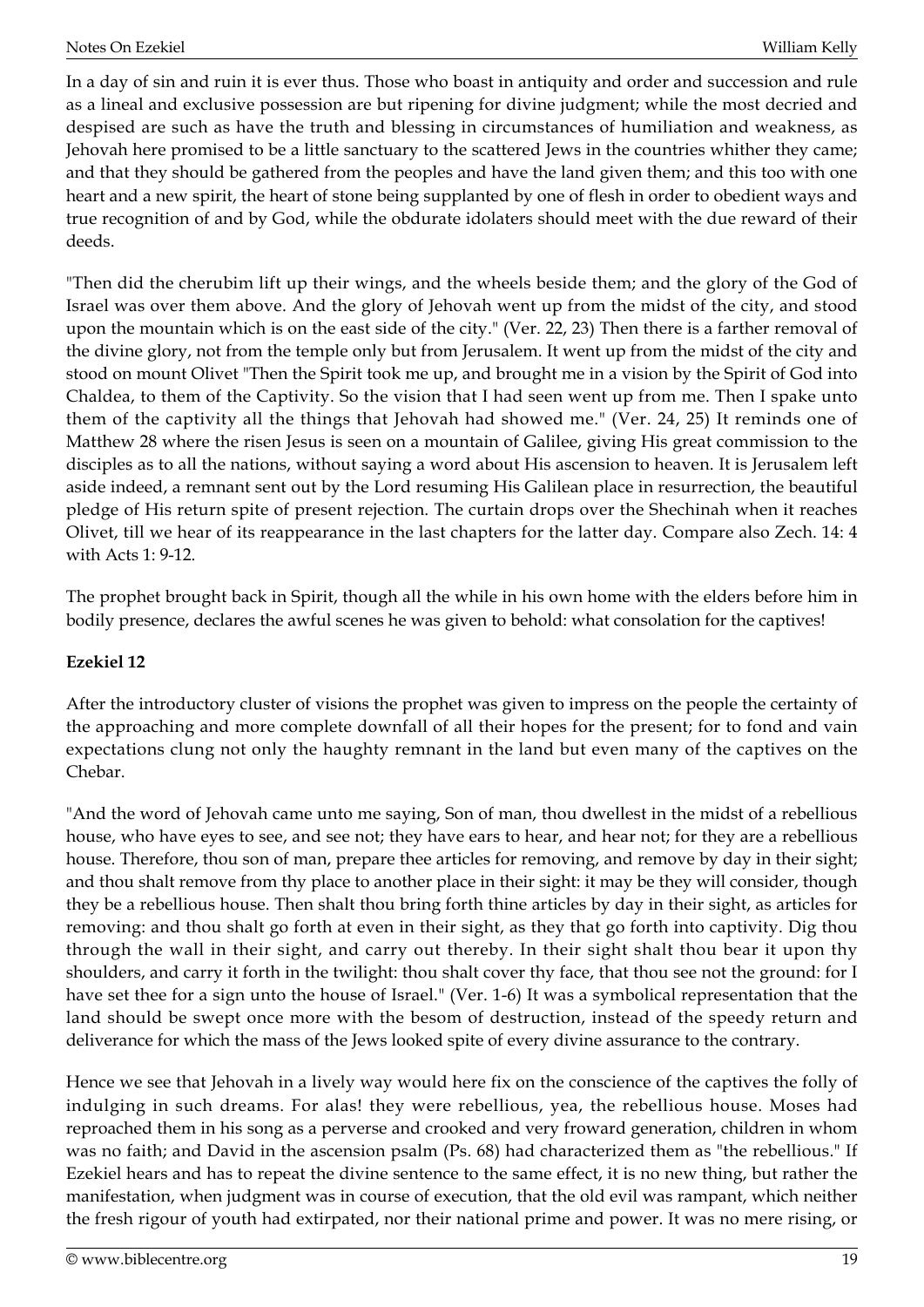bright spot, but an active, deep, and old plague of leprosy "And I did so as I was commanded: I brought forth my articles by day, as articles for captivity, and in the even I digged through the wall with mine hand; I brought it forth in the twilight, and I bare it upon my shoulder in their sight." (Ver. 7)

The next message explains all plainly and fully "And in the morning came the word of Jehovah unto me, saying. Son of man, hath not the house of Israel, the rebellious house, said unto thee, What doest thou? Say thou unto them, Thus saith the Lord Jehovah; This burden concerneth the prince in Jerusalem, and all the house of Israel that are among them. Say, I am your sign: like as I have done, so shall it be done unto them: they shall remove and go into captivity. And the prince that is among them shall bear upon his shoulder in the twilight, and shall go forth: they shall dig through the wall to carry out thereby: he shall cover his face, that he see not the ground with his eyes. My net also will I spread upon him, and he shall be taken in my snare: and I will bring him to Babylon to the land of the Chaldeans; yet shall he not see it, though he shall die there. And I will scatter toward every wind all that are about him to help him, and all his bands; and I will draw out the sword after them. And they shall know that I am Jehovah, when I shall scatter them among the nations, and disperse them in the countries. But I will leave a few men of them from the sword, from the famine, and from the pestilence; that they may declare all their abominations among the heathen whither they come; and they shall know that I am Jehovah." (Ver. 8-16) It is assumed that an action, so strange on the prophet's part as preparing for departure by day, and taking it muffled in the darkness of night, would arouse the Jews; and here was the answer he must give. The prince in Jerusalem, Zedekiah, and all the house of Israel there, were intended by this "burden" or "oracle." And very strikingly were both this prediction and Jeremiah's fulfilled to the letter. Josephus says that the king fancying a contradiction made up his mind to believe neither. Certain it is that Zedekiah did not escape the Chaldeans, but was delivered into the hands of the Babylonian king, and spoke to him mouth to mouth, and his eyes beheld his eyes; equally certain that after being taken in a snare he was brought to Babylon, and yet did not see it though he died there. The covering of the prophet's face so that he should not see the ground was but a shadow of the stern reality. How solemn and humiliating for Jehovah's people to know that He is Jehovah by His desolating and dispersing judgments! Yet even this would He turn to account, leaving a few from this judgment to declare all their abominations among the heathen; for who could so gravely bear witness against idolatry as those that had thus suffered through yielding to the snare?

Next, Ezekiel was to be a representative man to the people of the land in partaking of bread and water with every token of alarm. "And the word of Jehovah came unto me, saying, Son of man, eat thy bread with quaking, and drink thy water with trembling and with carefulness; and say unto the people of the land, Thus saith the Lord Jehovah of the inhabitants of Jerusalem, and of the land of Israel; They shall eat their bread with carefulness, and drink their water with astonishment, that her land may be desolate from all that is therein, because of the violence of all them that dwell therein. And the cities that are inhabited shall be laid waste, and the land shall be desolate; and ye shall know that I am Jehovah." (Ver. 17-20)

The chapter closes with messages which rebuke the incredulity of the people in the prophetic word, so common as to become proverbial. "And the word of Jehovah came unto me, saying, Son of man, what is that proverb that ye have in the land of Israel, saying, The days are prolonged, and every vision faileth? Tell them therefore, thus saith the Lord Jehovah; I will make this proverb to cease, and they shall no more use it as a proverb in Israel; but say unto them, The days are at hand, and the effect of every vision. For there shall be no more any vain vision nor flattering divination within the house of Israel. For I am Jehovah: I will speak, and the word that I shall speak shall come to pass; it shall be no more prolonged: for in your days, O rebellious house, will I say the word, and will perform it, saith the Lord Jehovah. Again the word of Jehovah came to me saying, Son of man, behold, they of the house of Israel say, The vision that he seeth is for many days to come, and he prophesieth of the times that are far off. Therefore say unto them, Thus saith the Lord Jehovah, There shall none of my words be prolonged any more, but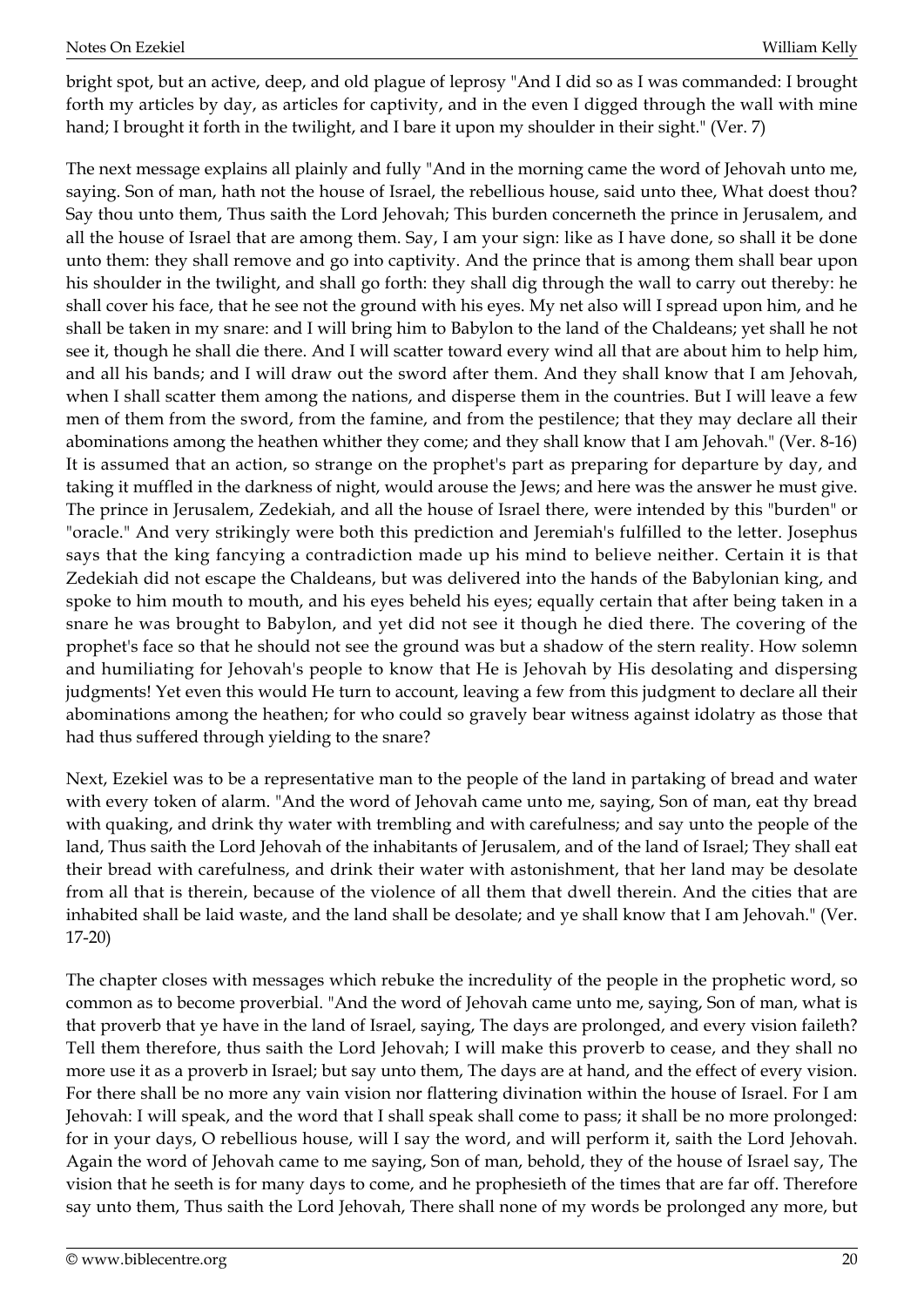the word which I have spoken shall be done, saith the Lord Jehovah." (Ver. 21-28) God would give in that day such an earnest of all that is coming that people could not for shame put all off to the end of days. "In your days, O rebellious house, I will say the word, and it shall be performed, saith the Lord Jehovah." What a testimony to man's dislike of God in that he so readily swallows the enemy's bait that the time of fulfilment is far off! He does not like God's interference, whose kingdom in any full sense is intolerable. But what says the prophet Ezekiel? "None of my words shall be longer deferred: for I will speak a word, and it shall be performed, saith the Lord Jehovah."

#### <span id="page-20-0"></span>**Ezekiel 13**

The next chapter takes up the pretenders to the mind of Jehovah in Israel, the men and women who prophesied without divine warrant, instruments of the enemy and adversaries of His will to the ruin of His people. This was one of the most painful trials to the spirit then, as now to us in the church are false brethren and false prophets, whose aim is self, and whose means are flattering on one side, and on the other an overbearing style suited to those whom they wish to influence, ever seeking the depreciation and injury of such as maintain the truth in the Lord's name. Compare 2 Corinthians 11.

"And the word of Jehovah came unto me, saying, Son of man, prophesy against the prophets of Israel that prophesy, and say thou unto them that prophesy out of their own hearts, Hear ye the word of Jehovah; Thus saith the Lord Jehovah; Woe unto the foolish prophets, that follow their own spirit, and have seen nothing! O Israel, thy prophets are like the foxes in the deserts. Ye have not gone up into the gaps, neither made up the hedge for the house of Israel to stand in the battle in the day of Jehovah. They have seen vanity and lying divination, saying, Jehovah saith: and Jehovah hath not sent them: and they have made others to hope that they would confirm the word. Have ye not seen a vain vision, and have ye not spoken a lying divination, whereas ye say, Jehovah saith it; albeit I have not spoken? (Ver. l-7) To be a prophet out of one's own heart is to ensure judgment from God, who, however gracious and merciful, must needs be jealous of His majesty and truth, thus utterly misrepresented and profaned. What could be the end for themselves and such as followed them but destruction? They were like foxes in the ruins, full of craft and mischief. No wonder that there was no going up into the breaches nor making up a fence round the house of Israel to stand in the battle in the day of Jehovah; like those who desired at a later day to make a fair show in the flesh, and constrained the Gentiles to be circumcised, only lest themselves should suffer persecution for the cross of Christ. Such persons feared not Jehovah nor had His secret but only falsehood and divination, seeing that they said "Jehovah saith" when they were not sent by Him, and yet they made men hope for the fulfilment of the word. Hence the solemn appeal by Ezekiel: "have ye not seen a false vision, and have ye not spoken a lying divination? and ye say, Jehovah saith, when I have not spoken."

Then follows the divine denunciation. "Therefore thus saith the Lord Jehovah, Because ye have spoken vanity, and seen lies, therefore, behold, I am against you, saith the Lord Jehovah. And mine hand shall be upon the prophets that see vanity, and that divine lies: they shall not be in the assembly of my people, neither shall they be written in the writing of the house of Israel, neither shall they enter into the land of Israel; and ye shall know that I am the Lord Jehovah. Because, even because they have seduced my people, saying. Peace; and there was no peace; and one built up a wall, and, lo, others daubed it with untempered mortar: say unto them which daub it with untempered mortar, that it shall fall: there shall be an overflowing shower: and ye, O great hailstones, shall fall; and a stormy wind shall rend it. Lo, when the wall is fallen, shall it not be said unto you, Where is the daubing wherewith ye have daubed it? Therefore thus saith the Lord Jehovah, I will even rend it with a stormy wind in my fury; and there shall be an overflowing shower in mine anger, and great hailstones in my fury to consume it. So will I break down the wall that ye have daubed with untempered mortar, and bring it down to the ground, so that the foundation thereof shall be discovered, and it shall fall, and ye shall be consumed in the midst thereof: and ye shall know that I am Jehovah. Thus will I accomplish my wrath upon the wall, and upon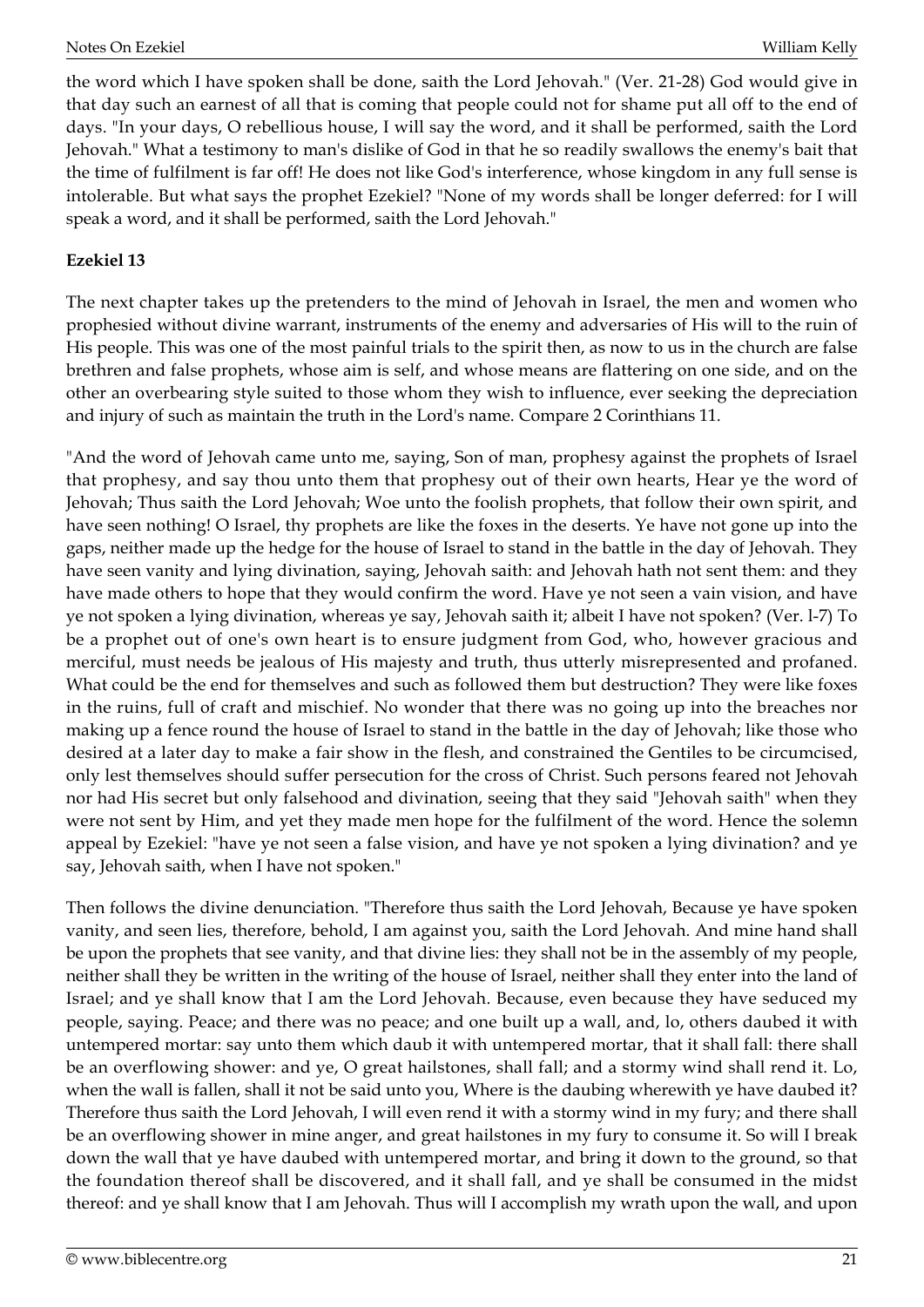them that have daubed it with untempered mortar, and will say unto you, The wall is no more, neither they that daubed it; to wit, the prophets of Israel which prophesy concerning Jerusalem, and which see visions of peace for her, and there is no peace, saith the Lord Jehovah." (Ver. 8-16) What an awful thing it is when the enemies of God morally compel Him to be their enemy! Long-suffering and plenteous in mercy He is slow to wrath; but when patience continued longer would ruin His saints and compromise His own honour, war is proclaimed against those who thus hypocritically undermine His glory and thwart His holy will as to His people; and the anger of Jehovah is according to His majesty. He is against the prophets of vanity, and His hand upon them. "In the secret council of my people shall they not be, and in the register of the house of Israel shall they not be written, neither shall they enter into the land of Israel." Their names should be blotted out as having forfeited their rights, a public dealing on the earth and not a question of eternal judgment, though it is equally clear that their portion then will be everlasting destruction. To make it a deprivation of church membership here and of communion of saints in heaven is to lose all just sense of the passage. Further, the character of sin is remembered in the punishment. Did the false prophets soothe the national feeling of the Jews by promising a speedy return from exile? They themselves should never see the land from which they were, or were to be, expelled by the foe; and they should thus learn who and what was their Jehovah God with whose name they had trifled. He will not have His people led away to their ruin with impunity to the seducers, least of all hear the holy name of peace perverted to selfish mischief; as when a wall of defence is built, but only daubed with mortar that will not hold. What is it but a sham? It shall fall, is the word to builders. "An overflowing shower cometh, and ye, O great hailstones, shall fall, and a storm of wind shall rend." So the prophets elsewhere set forth the future and last troubles of Israel, as in Psalm 83, Isaiah 28, 29, Ezek. 38: 22, Revelation 8, 16. To such a judgment Jehovah pledges Himself, so that every refuge of lies shall be razed and the misleaders and misled be destroyed with the awful conviction that it is God who is thus judging the false prophets and their vision of peaceless peace.

And not men only, but women too took their sad part in the moral havoc of Israel. Therefore the word of Jehovah: "Likewise, thou son of man, set thy face against the daughters of thy people, which prophesy out of their own heart; and prophesy thou against them, and say, Thus saith the Lord Jehovah; Woe to the women that sew pillows to all armholes, and make kerchiefs upon the head of every stature to hunt souls! Will ye hunt the souls of my people, and will ye save the souls alive that come unto you? And will ye pollute me among my people for handfuls of barley and for pieces of bread, to slay the souls that should not die, and to save the souls alive that should not live, by your lying to my people that hear your lies?" (Ver. 17-19) The influence of women has been great in this world for evil and for good; and as God has deigned to vouchsafe to some of them His best gifts, so we need not be surprised that Satan should employ those he can for ill. The particular form of evil here noticed is their pandering to the ears of their victims and thus catching souls in their toils for the most paltry objects in this life, morally slaying such as should not die and keeping alive such as should not live.

It is thus indeed that error ever acts. False doctrine emboldens the bad and seeks to alarm the good. So the world orders its religion. There may be curses and warnings, but they are powerless because explained away. Yet the rehearsal of them gives an appearance of hating iniquity and loving righteousness; and thus man walks in a vain show till in hell he lifts up his eyes, being in torments. On the other hand, grace is unpalatable to the world and seems a worse than heathenish tolerance of sin. Hence believers, who through love of ease and position go on with the world, never get the food their souls require as born of God, and thus pine in starvation and misery, abstaining in measure from the world's enjoyments and destitute of their proper christian comfort, putting off avowedly till they reach heaven that communion of saints and worship of their God and Father which ought to characterize them on the earth.

"Wherefore thus saith the Lord Jehovah, Behold, I am against your pillows, wherewith ye there hunt the souls to make them fly, and I will tear them from your arms, and will let the souls go, even the souls that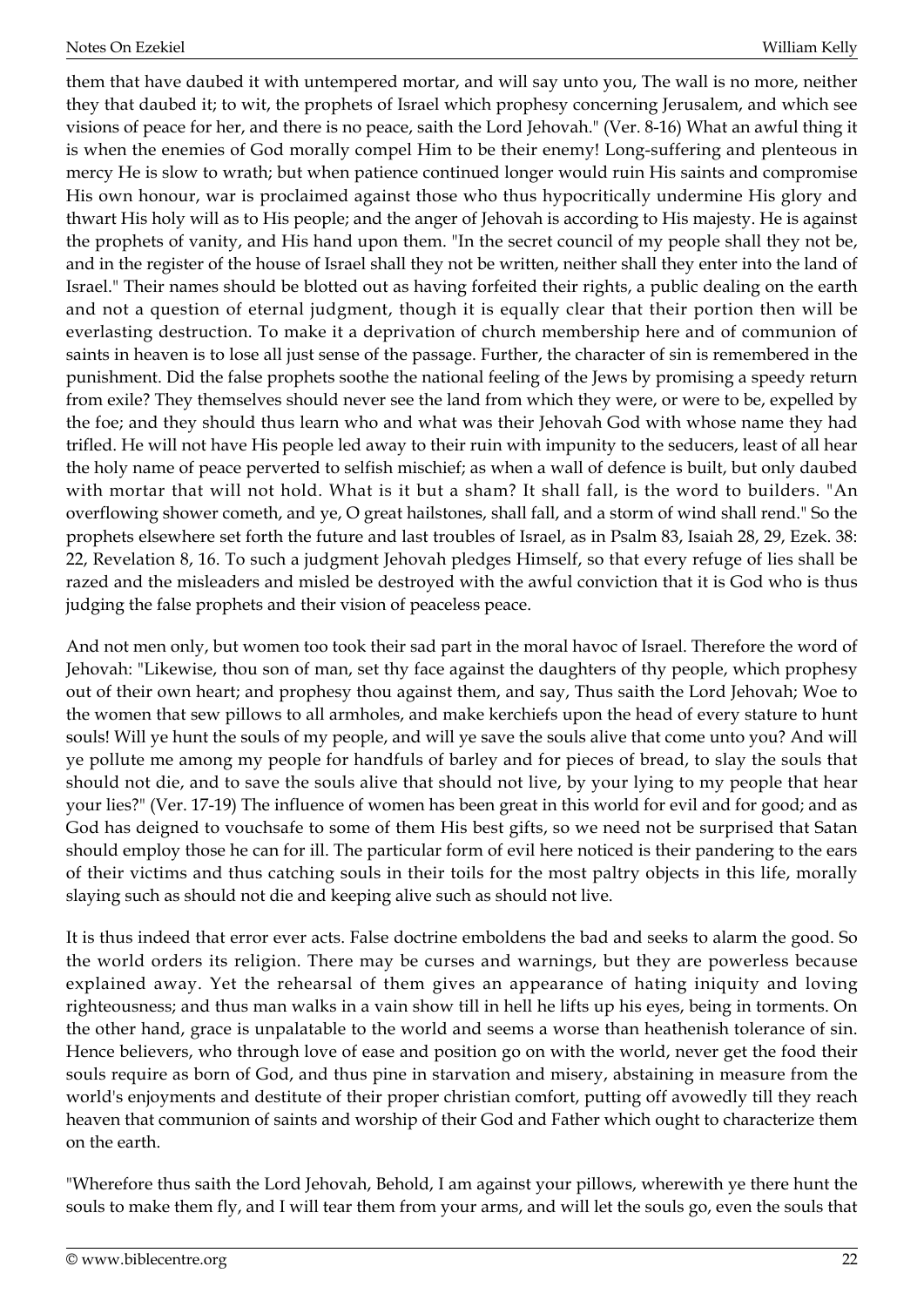ye hunt to make them fly. Your kerchiefs also will I tear, and deliver my people out of your hand, and they shall be no more in your hand to be hunted; and ye shall know that I am Jehovah." (Ver. 20, 21) It is in vain to oppose God: strange that men or women should hope for success in such warfare! The truth is that will blinds by the enemy's wiles, and they realize not that it is with God they are contending till the struggle ends in their own everlasting confusion, and in the exposure of their devices before such as they hoped to make their victims. "Because ye sadden with falsehood the heart of the righteous whom I have not saddened, and strengthen the hands of the wicked that he should not return from his wicked way that I should save his life." (Ver. 22) God declares that the end of this their destruction fully is come, and withal deliverance to His people whom they had expected to delude. "Therefore ye shall see no more vanity, nor divine divinations: for I will deliver my people out of your hand: and ye shall know that I am Jehovah." (Ver. 23) Such is the constant knell of judgment on the enemies of Israel within and without. For sinners going on in their sins to know Jehovah is their doom under His mighty hand.

#### <span id="page-22-0"></span>**Ezekiel 14**

The visit of the elders to the prophet becomes the occasion of a fresh revelation, though not in the form of a vision. As God was not deceived by their attitude of waiting to hear His word, so must not the prophet be moved from the stern and solemn duty imposed on him.

"Then came certain of the elders of Israel unto me, and sat before me. And the word of Jehovah came unto me, saying, Son of man, these men have set up their idols in their heart, and put the stumblingblock of their iniquity before their face: should I be enquired of at all by them? Therefore speak unto them, and say unto them, Thus saith the Lord Jehovah, Every man of the house of Israel that setteth up his idols in his heart, and putteth the stumbling-block of his iniquity before his face and cometh to the prophet; I Jehovah will answer him that cometh according to the multitude of his idols; that I may take the house of Israel in their own heart, because they are all estranged from me through their idols." (Ver. 1-5) The holy seed had defiled themselves, and their guides were more' worthy of censure than any misled by their example. Whatever their appearance or pretension, they had "set up their idols in their heart." It was no question of outward force or influence. The elders liked these abominations; they ran after idols with secret greediness, and they gratified their lust after false gods by placing the stumblingblock of their iniquity before their face, in bold, open, deliberate rebellion against Jehovah. To come, then, under such circumstances, and professedly inquire into the mind of Jehovah, was but the shamelessness of the unjust. "Should I be enquired of at all by them?" To insult God by worshipping idols, and yet thus to come before His prophet, was too gross and obdurate, instead of any hopeful sign of repentance. The word for such is that Jehovah would answer him that comes according to the multitude of his idols. He is mighty and despises not any; but He will be no party to His own dishonour; and His judgments He makes salutary to those that fear Him. How else could He answer the rebellious elders but in a way to make His majesty felt? They sought an answer in curiosity; He would prove the worthlessness of their many idols, "that I may catch the house of Israel by their heart because they have become all of them estranged from me by their idols." Elders and people they were gone from God who would deal with their heart - above them wherein they dealt proudly.

Then comes a still more explicit message to the house of Israel in verses 6-11, that they should repent and turn from their idols: otherwise Jehovah should answer such inquirers by Himself, and this by cutting them off, whether a deceived prophet or such as might seek to them. "Therefore say unto the House of Israel, Thus saith the Lord Jehovah, Repent, and turn yourselves from your idols; and turn away your faces from all your abominations. For every one of the house of Israel, or of the stranger that sojourneth in Israel, which separateth himself from me, and setteth up his idols in his heart, and putteth the stumbling-block of his iniquity before his face, and cometh to a prophet to enquire of him concerning me: I Jehovah will answer him by myself: and I will set my face against that man, and will make him a sign and a proverb, and I will cut him off from the midst of my people; and ye shall know that I am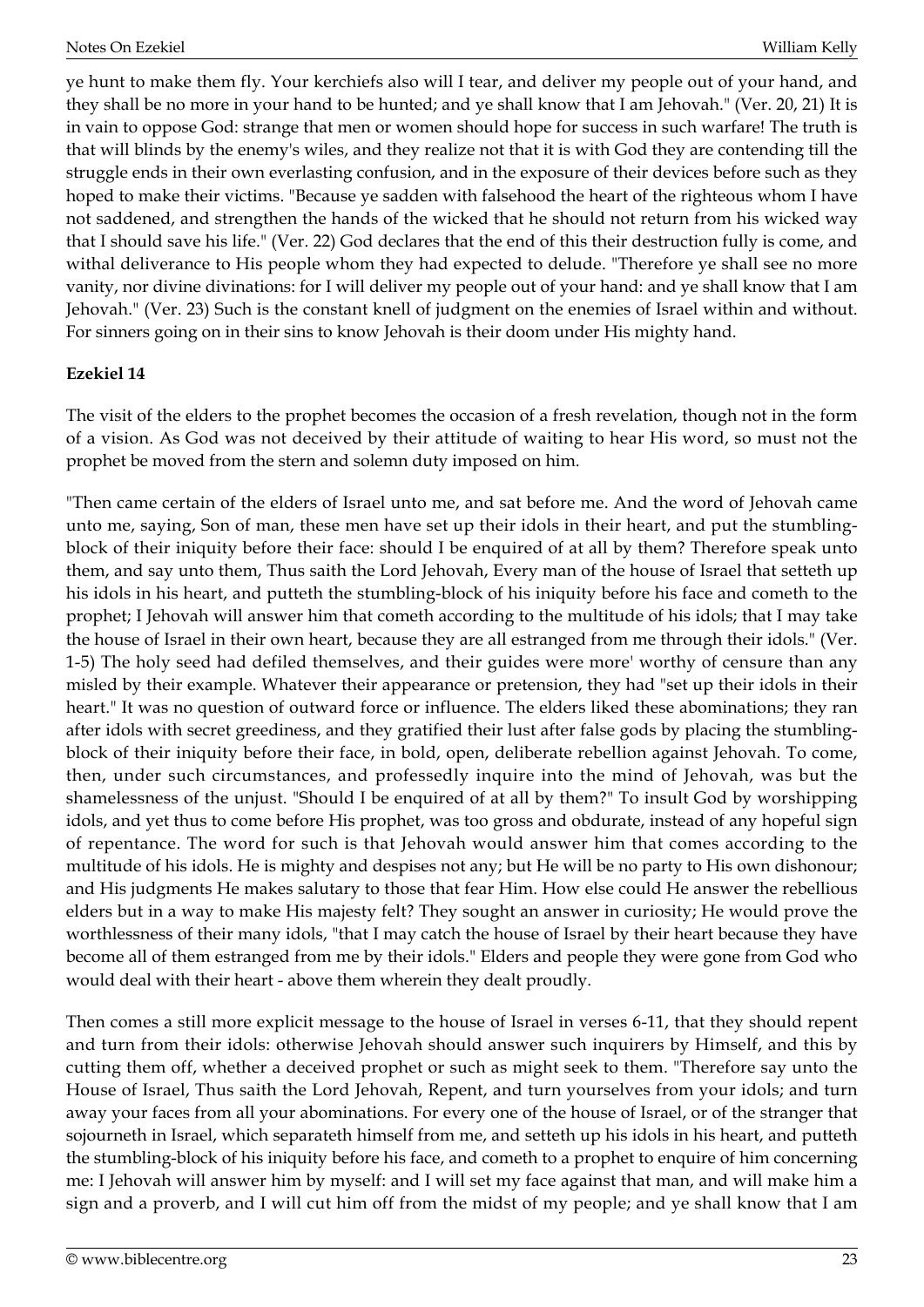Jehovah. And if the prophet be deceived when he hath spoken a thing, I Jehovah have deceived that prophet, and I will stretch out my hand upon him, and will destroy him from the midst of my people Israel. And they shall bear the punishment of their iniquity: the punishment of the prophet shall be even as the punishment of him that seeketh unto him; that the house of Israel may go no more astray from me, neither be polluted any more with all their transgressions; but that they may be my people, and I may be their God, saith the Lord Jehovah." (Ver. 6-11) Thus does God act judicially, showing Himself froward to a froward people, and sending those who lie to such as love a lie; that both may be punished together, and Israel may learn the needed lesson, and be His people as He their God.

In verse 12 begins another word of Jehovah to Ezekiel. "Son of man, if a land sinneth against me by trespassing grievously, then will I stretch out mine hand upon it, and will break the staff of the bread thereof, and will send famine upon it, and will cut off man and beast from it: though these three men, Noah, Daniel, and Job, were in it, they should deliver but their own souls by their righteousness, saith the Lord Jehovah.

"If I cause noisome beasts to pass through the land, and they spoil it, so that it be desolate, that no man may pass through because of the beasts: though these three men were in it, as I live, saith the Lord Jehovah, they shall deliver neither sons nor daughters; they only shall be delivered, but the land shall be desolate.

"Or if I bring a sword upon that land and say, Sword, go through the land; so that I cut off man and beast from it: though these three men were in it, as I live, saith the Lord Jehovah, they shall deliver neither sons nor daughters, but they only shall be delivered themselves.

"Or if I send a pestilence into that land, and pour out my fury upon it in blood, to cut off from it man and beast: though Noah, Daniel and Job, were in it, as I live, saith the Lord Jehovah, they shall deliver neither son nor daughter; they shall but deliver their own souls by their righteousness." (Ver. 13-20)

The prophet hears the awful sentence that, when the last excess of evil brings any one of God's strokes of judgment on a land, the three saints, whose intercession appears at critical points of the divine history of man, could not avail to deliver save their own souls by their righteousness (for it is a question here of government in this world, not of grace for eternal life). If famine were inflicted, if wild beasts, if a sword, if a pestilence, not even Noah nor Daniel nor Job should save son or daughter beyond themselves. But what should it be when all four sore plagues are sent by God on Jerusalem? Who could screen the guilty people? "For thus saith the Lord Jehovah, How much more when I send my four sore judgments upon Jerusalem, the sword, and the famine, and the noisome beast, and the pestilence, to cut off from it man and beast? Yet, behold, therein shall be left a remnant that shall be brought forth, both sons and daughters: behold, they shall come forth unto you, and ye shall see their way and their doings: and ye shall be comforted concerning the evil that I have brought upon Jerusalem, even concerning all that I have brought upon it. And they shall comfort you, when ye see their ways and their doings: and ye shall know that I have not done without cause all that I have done in it, saith the Lord Jehovah." (Ver. 21-23)

Thus, whatever the love the prophet bore the people, whatever the sorrow with which he contemplated blow after blow that fell on them, he is brought at length heartily to acquiesce in the dealings of Jehovah, however sorely He judged; who never causes a needless tear, and causes mercy to rejoice over judgment.

#### <span id="page-23-0"></span>**Ezekiel 15**

The next message from Jehovah assumes a sort of parabolic form, the application of which is rendered certain by the closing verses of this brief chapter.

"And the word of Jehovah came unto me, saying, Son of man, What is the vine tree more than any tree,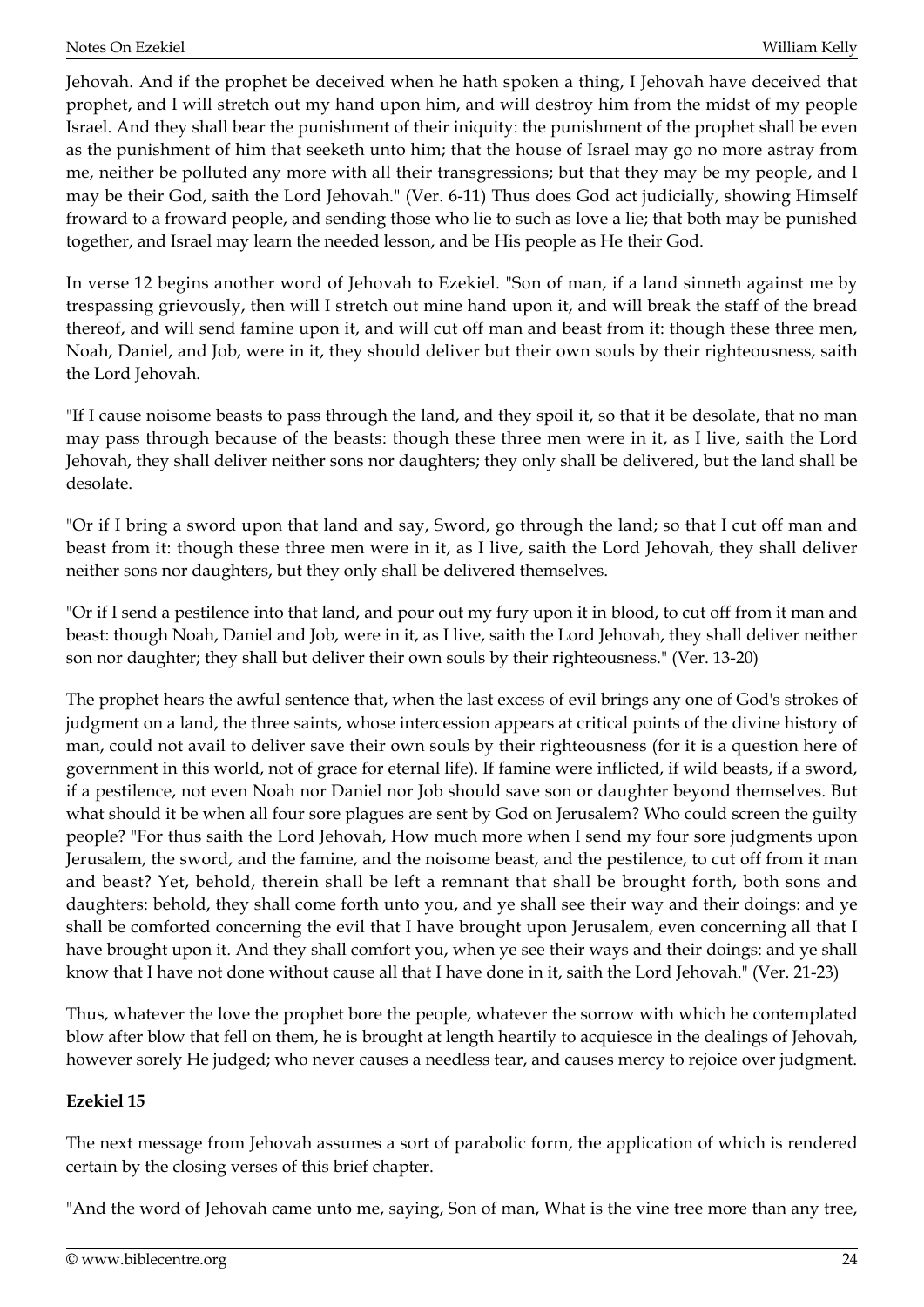or than a branch which is among the trees of the forest? Shall wood be taken thereof to do any work? or will men take a pin of it to hang any vessel thereon? behold, it is cast into the fire for fuel; the fire devoureth both the ends of it, and the middle of it is burned. Is it meet for any work? Behold, when it was whole, it was meet for no work: how much less shall it be meet yet for any work, when the fire hath devoured it, and it is burned?" (Ver. 1-5)

There is doubtless a real and intended distinction between the different trees as employed symbolically in scripture. Three may be here briefly compared, and all of them trees valued for their fruit; the fig tree, the olive, and the vine. The fig tree is the only one which is applied exclusively to Israel; so much so, that one can scarcely fail to see in it the peculiar representative of that nation as distinguished from the Gentiles. Compare especially Matthew 24 with Luke 21; where we have in the first the fig tree alone, in the second (where Gentiles are introduced in accordance with the bearing of the Gospel) "the fig tree and all the trees."

The olive, we may see in Romans 11, embraces first the Jews as the natural branches of the tree of promise and testimony on earth growing out of the stock of Abraham; then, on their cutting off because of unbelief, the Gentiles grafted in contrary to nature as now; and lastly, through pure mercy, though in accordance with the promises, Israel to be grafted in again on their repentance, when the Gentile is cut off, and grace restores the chosen nation for ever to their own olive tree.

The vine is more diversified in its application, taking in first Israel, who became empty, then the Lord with the disciples as the branches of Him the only true vine, and lastly the vine of the earth when Christendom abandons the grace and truth which came by Jesus Christ, and at the end of the age divine judgment falls unsparingly.

The vine is of no value if it be not fruitful. Other trees, if they never bear or when they cease bearing, may be excellent for purposes of art or utility. But not so with the vine: if there be not fruit, it is only good to be burnt. And if useless before the fire touches it, what when both ends are devoured and the middle is burnt?

Just so, says the Spirit of God, is it with the inhabitants of Jerusalem. Being barren of fruit Godward, they are devoted as fuel for the fires of divine judgment. If the Jews failed to represent the one true God, if they falsified the testimony committed to their charge, if they were traitors to His name, what could Jehovah do but consume as enemies those who of all men had the gravest responsibility to obey His law? To wink at their moral turpitude and their abominable idolatry could not become the all-seeing God who was pleased to dwell there only among all the nations of the earth; and the time was not yet come to lay, in the death and resurrection of Christ, the foundation of a new creation which should neither fall nor pass away. The living God must therefore deal with His people according to the ground taken in covenant between Him and them; and hence the action here announced by the prophet. "Therefore thus saith the Lord Jehovah, As the vine tree among the trees of the forest, which I have given to the fire for fuel, so will I give the inhabitants of Jerusalem. And I will set my face against them; they shall go out from one fire, and another fire shall devour them: and ye shall know that I am Jehovah, when I set my face against them. And I will make the land desolate, because they have committed a trespass, saith the Lord Jehovah." (Ver. 6-8)

How energetic is the assurance! Not only would Jehovah give the inhabitants of Jerusalem like the vine for fuel, but he would "set His face against them." And what does not this portend to such as know His name and His necessary hatred of evil! As if it were not definite enough that Jehovah thus proclaims His settled antagonism, it is added that they shall go out from the fire, and the fire shall devour them. So indeed it was with the guilty city of the Great King. If the fire was left here, it was but to encounter the fire there. Escape there was none; for no real repentance followed, nor was God mocked. And He who had of old judged mankind as a whole, or in the narrowest circle of their guilt, must deal with yet more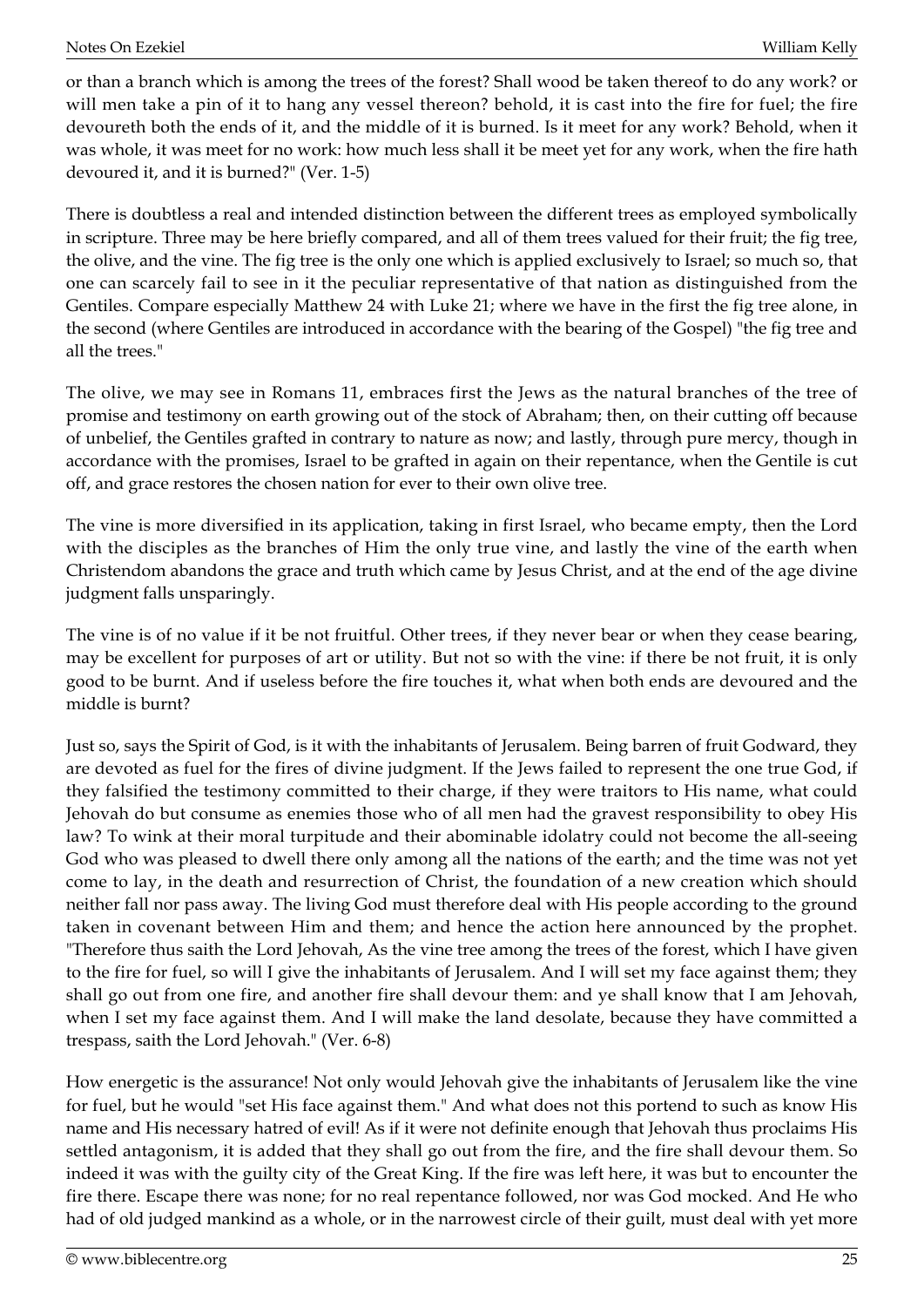nicety of care in the case of His own elect people in their capital. Had they hearkened to Him and walked in His ways, He would have both subdued their enemies and satisfied themselves with all good things; but they would not hearken to Jehovah and chose them strange gods of the heathen. Thus Jehovah must either acquiesce in His own dishonour if He sustained Jerusalem in spite of its apostasy, or compel them to know that He is Jehovah when He set His face against them. Sorrowful alternative! As the first could not be, the latter was the only course merited by their iniquities - the only road open till Messiah came, and, bearing their judgment, made it righteous for the mercies of God to begin afresh on grounds of sovereign grace. As things were then, the prophet could but announce "I will make the land desolate, because they have trespassed a trespass, saith the Lord Jehovah."

#### <span id="page-25-0"></span>**Ezekiel 16**

If in the preceding chapter the symbol of the fruitless vine destined only for the fire set forth the negative side of Jerusalem's condition with its sure consequences, its positive iniquity is vividly represented in the allegory of our chapter. "Again the word of Jehovah came unto me, saying, Son of man, cause Jerusalem to know her abominations." (Ver. 1, 2)

As the chosen people were intended and bound to supplant the nations which the land spued out because of their abominations, no figure can be conceived more cutting than that which represents the origin and nativity of Jerusalem to be of Canaan, with the Amorite for a father and the Hittite a mother. (Ver. 3) It is of course moral, not historical: so Isaiah branded the rulers as "of Sodom," and the people as "of Gomorrah." From the earliest days we see how the two races specified by Ezekiel stood in the eyes of the fathers. (Gen. 15: 16; Gen. 27: 46)

But scripture itself shows us that a base birth cannot bind to evil where God is drawn and leant on in the least. How was it here? A wretched outcast void of the commonest care or pity, exposed in the field on the day when she was born. (Ver. 4, 5) Then Jehovah passed by, and saw her polluted with her blood and said to her in her blood, Live; and this most emphatically. (Ver. 6) Under His fostering culture she grew up to womanhood, dressed and decked with the most splendid ornaments; and Jehovah entered into covenant with her and took her as His own. And she who was made thus cleansed and beautiful and adorned, prospered into a kingdom with a fame that went abroad on account of the splendour which Jehovah put on her. (Ver. 7-14)

And what was the return? "But thou didst trust in thine own beauty, and playedst the harlot because of thy renown." It is a sorrowful picture, and not more sad than true. The beauty of Jerusalem was for every passer by. (Ver. 15, 16) "And of thy garments thou didst take and make for thyself high places with divers colours" [or patches, as the expression of the prophet may mean, in contempt of the hangings the Jewish ladies wove for heathen gods and goddesses, Astarte in particular]. The idolatrous uncleanness of Jerusalem was beyond anything that had been or was to be. And it was marked by this, that all the countless favours of her divine husband (for such her Maker was to her) she squandered on the filthy idols of the heathen.

"Thou hast also taken thy fair jewels of my gold and of my silver, which I had given thee, and madest to thyself images of men, and didst commit whoredom with them, and tookest thy broidered garments, and coveredst them: and thou hast set mine oil and mine incense before them. My meat also which I gave thee, fine flour, and oil, and honey, wherewith I fed thee, thou hast even set it before them for a sweet savour: and thus it was, saith the Lord Jehovah. Moreover thou hast taken thy sons and thy daughters, whom thou hast borne unto me, and these hast thou sacrificed unto them to be devoured. Is this of thy whoredoms a small matter, that thou hast slain my children, and delivered them to cause them to pass through the fire for them?" (Ver. 17-21) There was this added to His aggrieved heart, that with all her abominations and her lewdness Jerusalem remembered not the days of her youth when she was naked and bare, polluted with her blood. (Ver. 22)